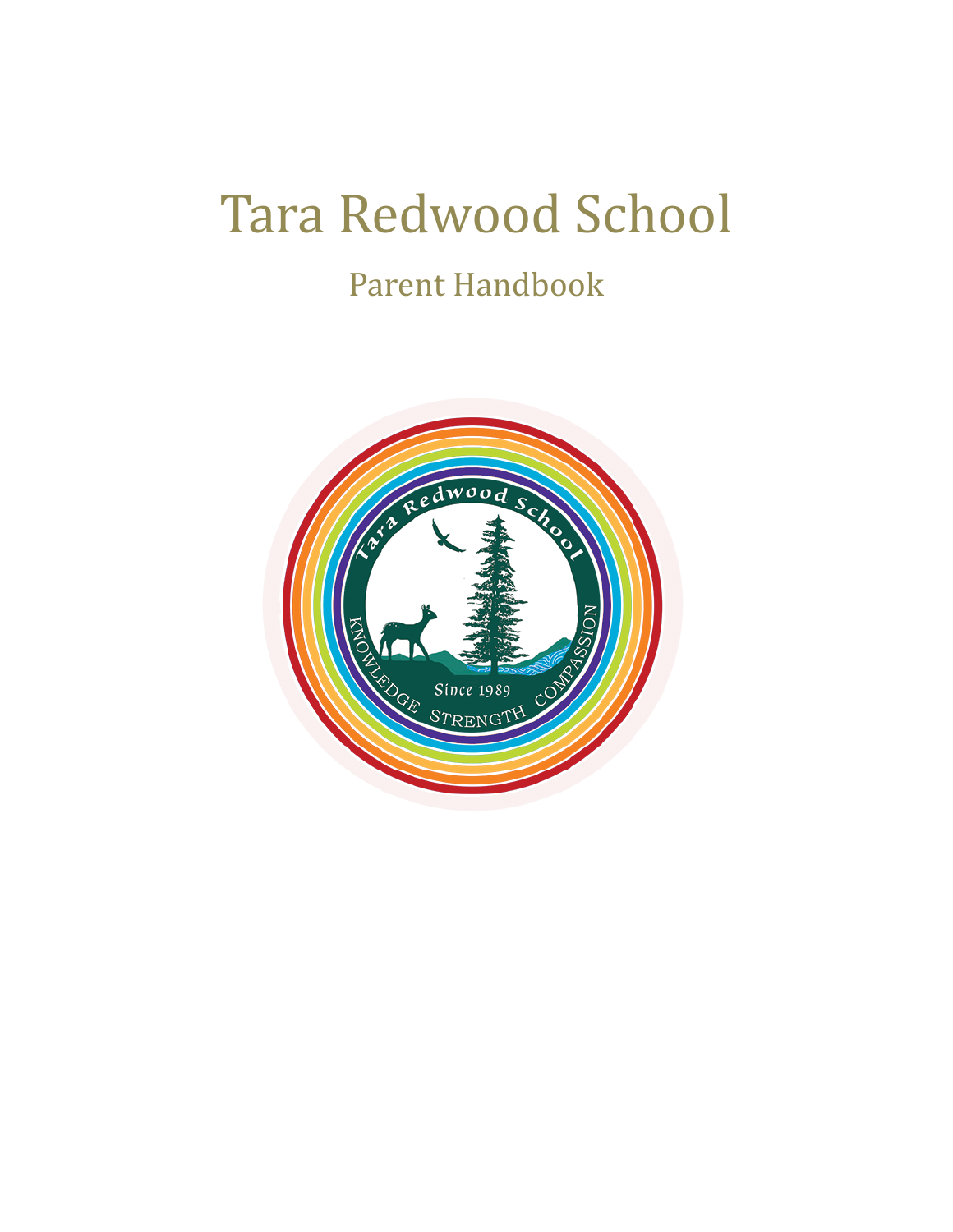

## **Table of Contents**

| <b>Welcome to Tara Redwood School</b>                                                                                                                                                                                                                                                                                                                                                                              | 3                                                              |
|--------------------------------------------------------------------------------------------------------------------------------------------------------------------------------------------------------------------------------------------------------------------------------------------------------------------------------------------------------------------------------------------------------------------|----------------------------------------------------------------|
| <b>Values</b>                                                                                                                                                                                                                                                                                                                                                                                                      | 3                                                              |
| Philosophy<br><b>Creating Compassionate Cultures</b>                                                                                                                                                                                                                                                                                                                                                               | 4<br>4                                                         |
| <b>Our Program</b><br>Morning Work Period<br>Afternoon Enrichment                                                                                                                                                                                                                                                                                                                                                  | 6<br>6<br>6                                                    |
| <b>CCC Curriculum Focus for All classes:</b><br>Rainbow: Young Children's Community 24mths - 3years<br>Mandala: Preschool for 3-5 year olds<br>Element Explorers: Pre-K to 1 <sup>st</sup> Grade for 5-7 year olds<br>Global Citizens: 1 <sup>st</sup> & 2 <sup>nd</sup> Grade for 6-8 year olds<br>Earth Stewards: $3^{\text{rd}}$ , $4^{\text{th}}$ , $5^{\text{th}}$ & $6^{\text{th}}$ Grade for 8-11 year olds | 8<br>8<br>$\, 8$<br>$\, 8$<br>9<br>9                           |
| <b>Before/After-School Program</b>                                                                                                                                                                                                                                                                                                                                                                                 | 10                                                             |
| <b>School Bus Service</b>                                                                                                                                                                                                                                                                                                                                                                                          | 11                                                             |
| <b>Field Trips</b>                                                                                                                                                                                                                                                                                                                                                                                                 | 11                                                             |
| <b>Summer Programs</b>                                                                                                                                                                                                                                                                                                                                                                                             | 11                                                             |
| <b>Health and Safety</b><br>Dressing for the Day<br><b>Meals and Nutrition</b><br>Illness<br><b>Emergency Procedure</b><br>Communication<br>Discipline and Positive Guidance Philosophy<br>The 5Rs<br><b>CCC Conflict Resolution</b>                                                                                                                                                                               | 11<br>11<br>11<br>12<br>13<br>13<br>13<br>14<br>15             |
| <b>Enrollment</b><br><b>Admission Policies</b><br><b>Child Readiness Assessment</b><br>Absences<br>Tuition<br>Payment Plans<br>Financial Aid<br>Tuition Insurance Refund Plan Provided by Hanover Insurance Group<br>Fundraising<br>Parent Participation<br>Parent Participation Opportunities:                                                                                                                    | 16<br>16<br>16<br>16<br>16<br>17<br>17<br>18<br>18<br>18<br>19 |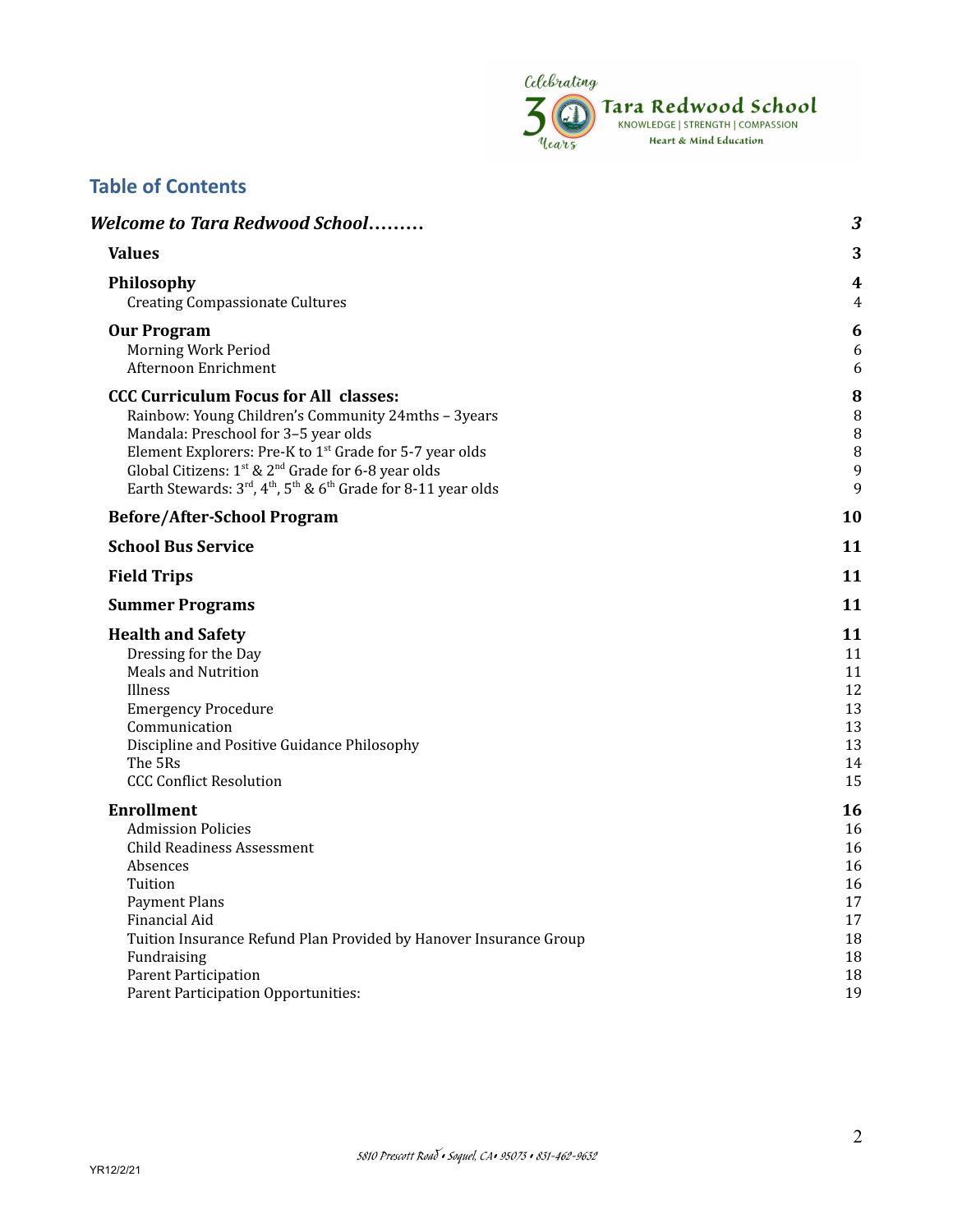

## <span id="page-2-0"></span>**Welcome to Tara Redwood School………**

Thank you for selecting Tara Redwood School. We understand that you are placing your trust in us and you can be assured that your child will be educated in a safe, loving, and supportive environment.

Please take sufficient time to review this handbook thoroughly as it provides detailed information about our programs, policies, and procedures. If you have any questions or concerns after reviewing it please feel free to discuss them with us.

**Mission Statement** 

<span id="page-2-1"></span>Tara Redwood School is empowering children to make a positive difference in the world. We are the first model school for the unique Creating Compassionate Cultures (CCC) pedagogy. This approach to education has developed since the founding of the school in 1988. Tara Redwood School's methodology is constructivist and contemplative, based on ancient principles, modern science, and latest research. We nurture the child's evolving sense of self through our contemplative methodology and practical application in developing positive interpersonal skills, self-awareness and the ability to think critically, constructively and altruistically for the greater good in order to provide a foundation for our children to live a happy, successful and meaningful life. We offer a program that offers education to develop knowledge (wisdom), strength (confidence), and compassion (loving kindness).

## **Values**

Tara Redwood School bases its curriculum on the following values:

*Insight*

- Develop a deeper understanding of our unlimited potential
- Develop awareness of the effects of our actions on oneself, others and the environment
- Understanding our emotions in order to exercise the freedom to make skillful, compassionate and helpful choices

*Kind Speech*

- Speaking words that are helpful, kind, encouraging and complimentary
- Refraining from speaking words with ill intent i.e., divisive speech, lying, gossip, harsh speech, name-calling, belittling, and exclusion.

*Kindheartedness*

- Showing respect and compassion for all living beings (creatures great and small)
- Taking responsibility for helping others whenever possible
- Being mindful to not harm others

*Generosity*

- Practicing generosity and sharing with our material belongings, our knowledge, our time and resources
- *●* Not taking that which has not been offered or does not belong to you*.*

*Courage*

- Developing the courage and perseverance to practice patience, respect, acceptance and forgiveness of differences
- Not responding with anger, jealousy, pride or resentment.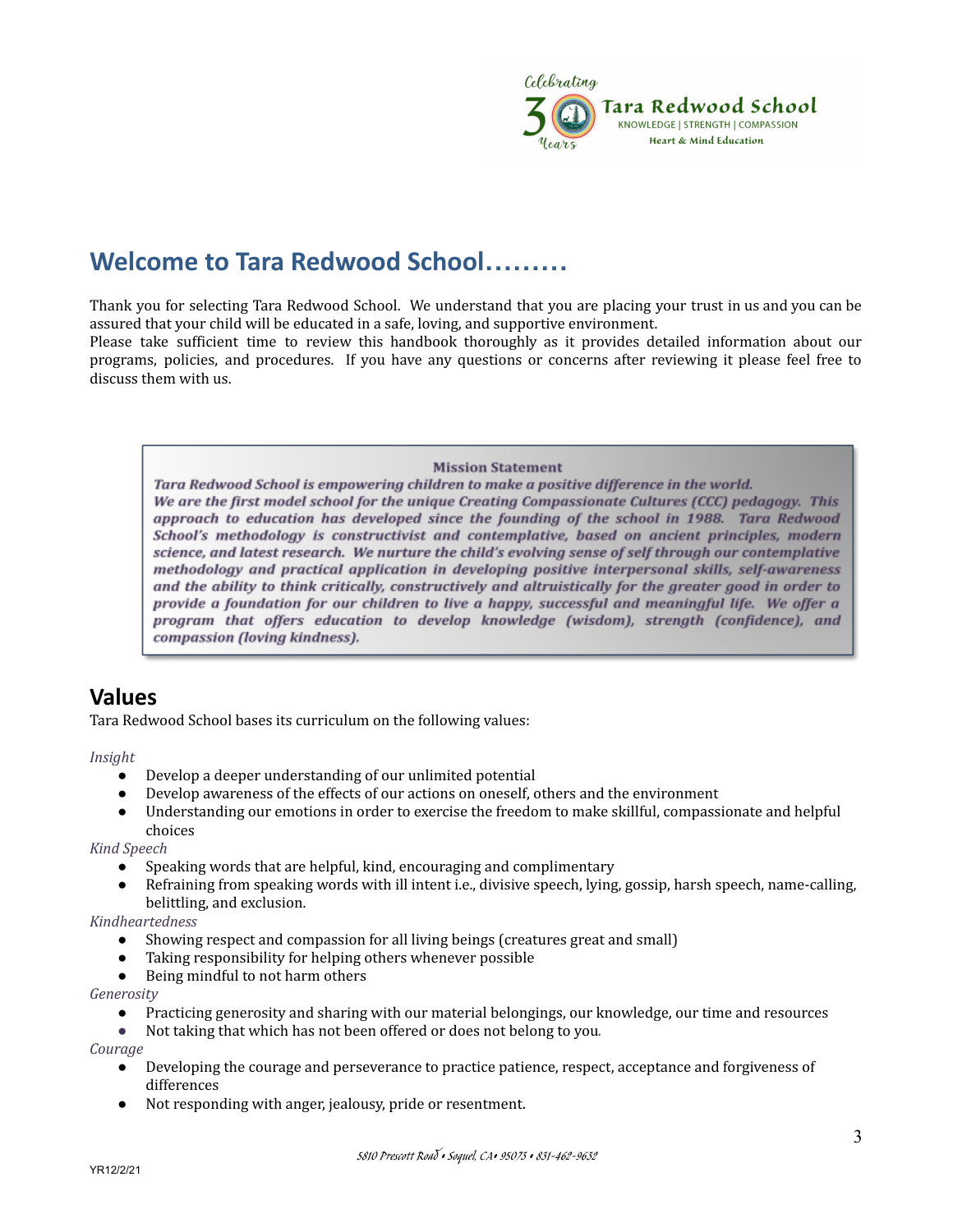

## <span id="page-3-0"></span>**Philosophy**

Our children are the leaders of tomorrow and they will be faced with many new challenges and opportunities as they move into the future. As parents and educators we have a responsibility to offer the best possible foundation for our children to live a happy, successful and meaningful life.

We combine educational approaches and methodologies that focus on understanding the interconnectedness between self, others, and the environment in which we live. Through this deeper understanding of our inner world of thoughts and feelings in connection with the world around us, we are better suited to help create a harmonious community. Our students develop a strong awareness and appreciation of the cultural and religious diversity in the world and an acceptance of the similarities and differences therein. They do this, in part, by developing their knowledge of their place in the world.

It is our intent that our students develop empathy and compassion, knowledge and confidence, as capable beings able to make a positive difference in the world.

Creative indoor and outdoor exploration and hands-on activities nurture the joy for learning and increase intra/inter personal, physical and academic skills. Our program strives to create the most experiential learning opportunities and hands-on learning. We believe that a combination of free creative playtime and collaborative games foster positive connections of working together rather than competitive games that can create stress and pressure to be better than others.

The children explore their inner world and the world around them through multiple disciplines such as sciences, creative arts, math, language and play while utilizing reflection, critical thinking, collaboration, communication and creativity. Through inner exploration students connect with their deep wishes of what is most important to them, which connect them to their local and global communities through universal values.

Tara Redwood School is committed to being a green school. All life is dependent upon the environment for survival and our actions.

#### <span id="page-3-1"></span>**Creating Compassionate Cultures**



CCC permeates the classrooms with daily rituals, classroom design and curricular content. We study thematically and follow an explicit framework of the Seven Steps to knowledge, strength and compassion. This process helps children develop compassion through understanding their own mind, emotions, and their interconnected relationships with others and their environment. Resolution strategies, teacher development and practice, as well as other structural support systems such as

our Peace Corner and gardens, also support the holistic and pervasive approach to Creating Compassionate Cultures.

The Seven Steps to Knowledge, Strength and Compassion are the philosophical threads that are woven throughout the curriculum and inform everything we do. These principles are universal and scientific, all subjects can be studied following this structure. They are briefly summarized as:

- 1. *Mindful Intention: What do I really want?* Through reflection and discussion children connect with their deepest wishes, which reveal universal values, such as kindness, and we discover the innate driving force behind all we do.
- 2. *Interconnection*: Everything is connected. All things are produced in dependence upon causes and all actions have an effect. All things are interconnected and nothing exists independently of everything else.
- 3. *Change*: Everything changes. Everything is in a constant process of transition.
- 4. *Perception*: Our mind creates our reality. Our ever-changing mind shapes our experience of reality. If the quality of our mind is improved, it will automatically improve the quality of our life.
- 5. *Transformation*: Emotions can be transformed. Emotions are also transitory, which enables us to transform them and improve our own experience and that of others.
- 6. *Empathy:* Extend your understanding to others. Understanding our own experiences and the universality of the wish for happiness, we can cultivate greater empathy for others.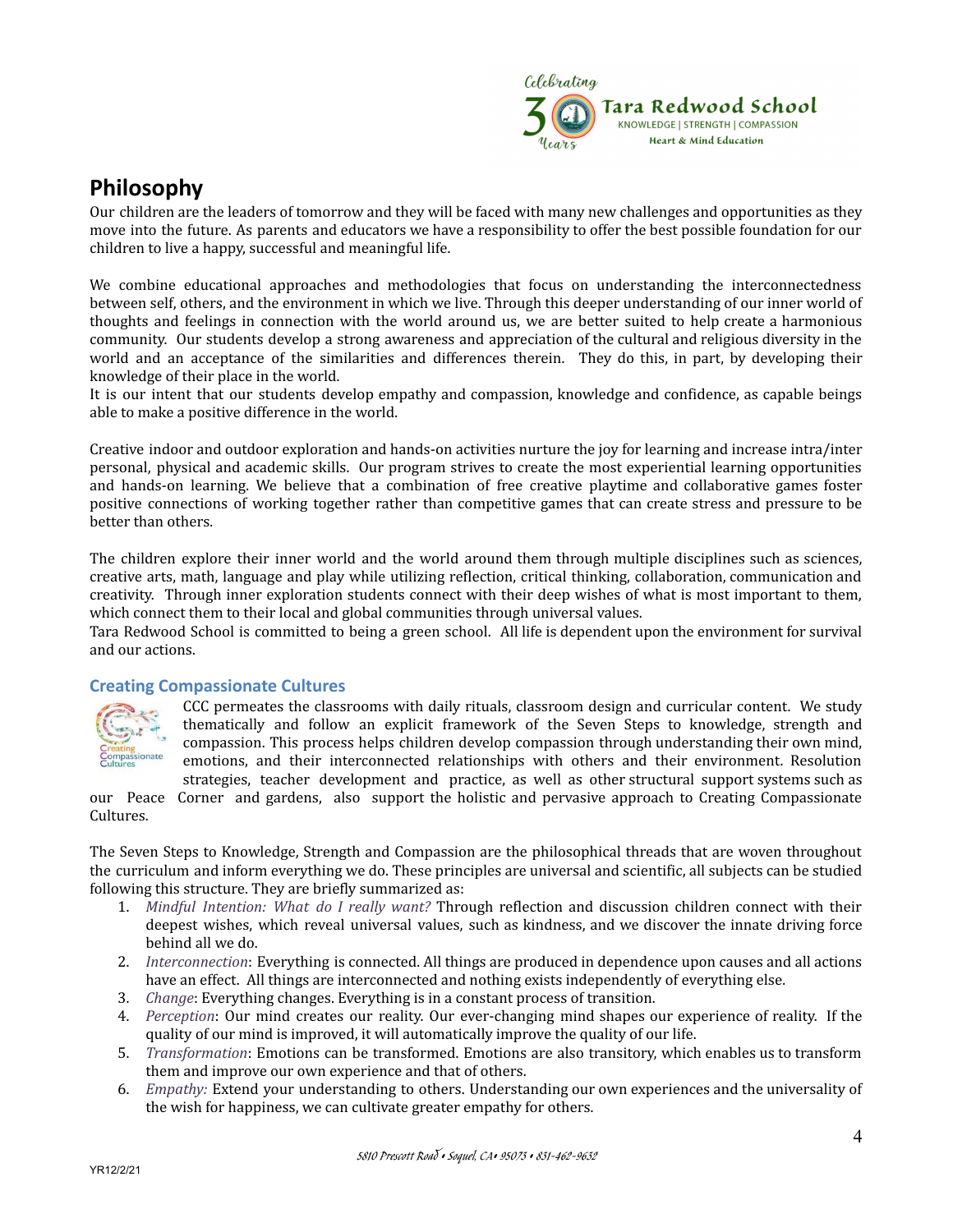

7. *Compassion:* Put your compassion into action. As empathy increases, our efforts to benefit others will naturally increase and our life becomes more meaningful, happy and fulfilled.

Creating a compassionate culture is a collaborative effort to cultivate a particular standard of living. Celebrations, rituals, and daily interactions express these aspirations and reinforce agreements that contribute to an ever-evolving community. We require that parents attend at least one 8 week series of CCC Parent Classes. Classes may be offered weekly or monthly depending on the school schedule.

For more information on The Seven Steps and other aspects of this curriculum at our school please attend the various Parent Enrichment evenings offered throughout the school year, or visit our Online Training Programs for educators and parents, Creating Compassionate Cultures (*[www.creatingcompassionatecultures.com](http://www.creatingcompassionatecultures.com)*).

#### **Learning Outcomes**

Tara Redwood School's unique curriculum and environment supports the development of individuals and communities who are insightful and compassionate. Our philosophy is brought to life through a contemplative, integrated, and practical methodology, which equips children with the self- efficacy, competence and resilience to contribute to the quality of life in their local and global community.

The graduates of Tara Redwood School are dedicated to:

#### **Life Long Learning…**

*Developing mindful awareness of their inner and outer world and the relationship between the two Seeking knowledge and learning from mistakes as lifelong learners and researchers* Problem solving, collaboration, creativity, critical thinking with flexibility, resilience and integrity in all areas of life An ongoing exploration of one's self-efficacy: the child's belief in his or her ability to succeed in a particular situation The ability to evaluate information from multiple perspectives and discuss communal and ethical issues related to their *interpersonal, local and global community. Prioritizing making the world a better place Universal Values Integrating personal integrity and universal values in daily life* Participating compassionately in the local and global community while continuing the study of the contemplative arts *and universal ethics in our global community Fostering awareness of our interdependence to the Earth and all inhabitants Responsible Global Citizenship Participating in Compassion in Action locally and globally Taking responsibility for one's behavior and choices Demonstrating respect for all the Earth's inhabitants and the environment Fostering emotional, social, and physical health and wellbeing of self and others Understanding and participating in the democratic process Demonstrating leadership and ethical decision-making*

#### **Effective and Kind Communication…**



*Expressing themselves clearly through many forms of speech, writing, media, and non-verbal behavior. Listening actively appropriately in a variety of settings Participating cooperatively in multi-age activities and in small and large groups Continuing development of multilingual abilities and multicultural understanding Courageously speaking up for others Empathetic listening and considering others perspectives and experience*

*Competent in Conflict Resolution practices*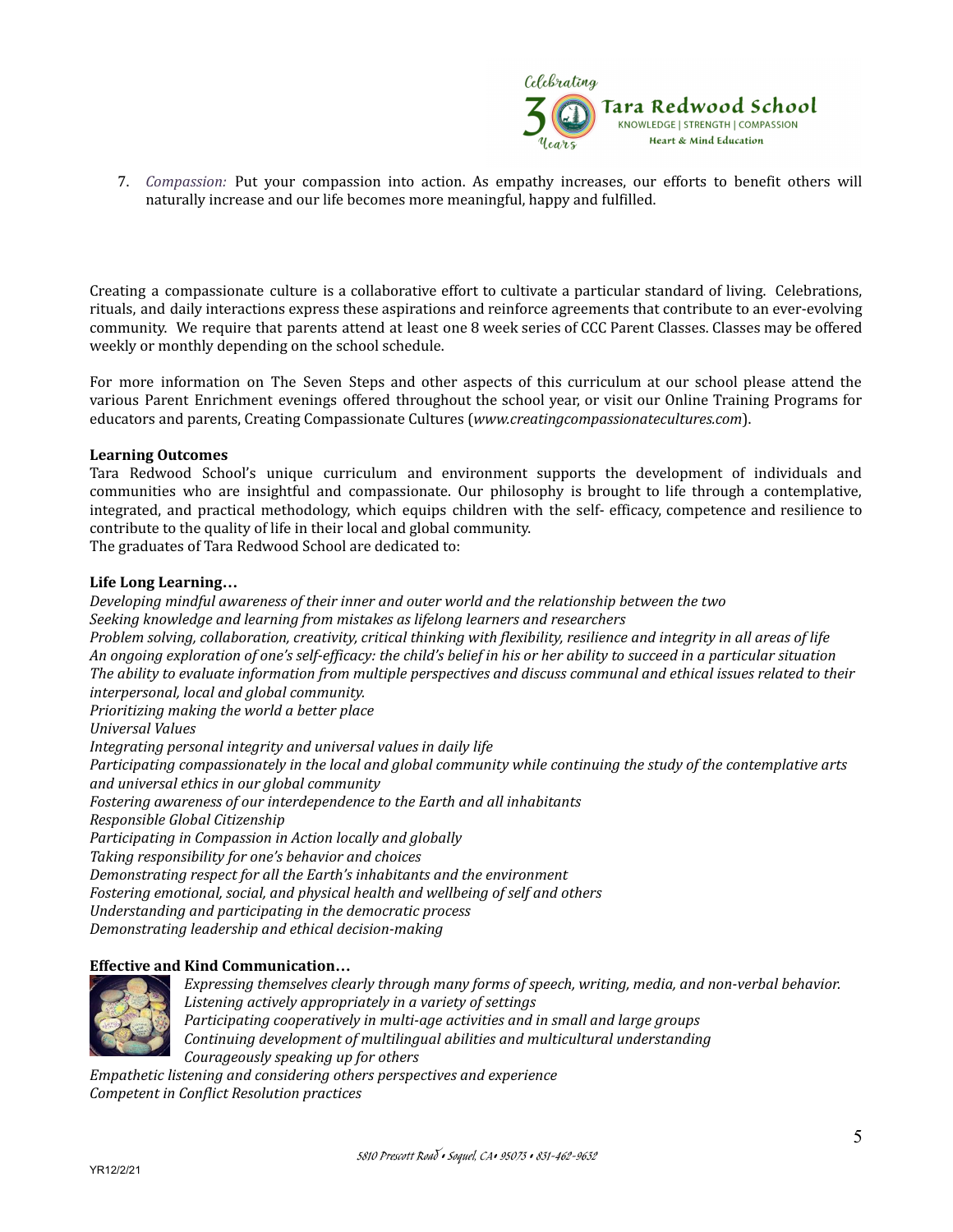

*Taking Action in the world informed by the Arts and Sciences Enriching their lives and others through the arts as both performers and audience Understanding the arts and sciences across history and cultures Continuing their experience with the contemplative practices and the neuroscience which supports it* Drawing on Arts and Sciences to take action to advocate and contribute to make improvements locally, regionally, and *globally*

## <span id="page-5-0"></span>**Our Program**



The Tara Redwood School curriculum is a global curriculum. We learn about our place on the planet, but in the context of being part of the world system, sharing this planet with all life. The world we live in is a mosaic of cultures and customs, so to learn more about the reality of life today, we need to follow those designs and explore our multicultural heritages as global citizens.

Over 200 languages are spoken and read in California with more than 100 indigenous languages, making California one of the most linguistically diverse areas in the world. Living in a very rich multicultural state and country offers us great wealth of cultural resources. If we look at our 'home' from that perspective, our 'home' represents a global community. If we follow the threads of ethnicities and explore our rich and diverse population, it will take us around the world. In fact, we all trace our ancestries to other countries and continents. Even the indigenous races at some time migrated to this continent.

Our program is designed around 2 to 3 year cycles for each classroom group of combined ages. All the curriculum studies are thematic, multi-disciplinary and integrated with as many subject areas as possible. We incorporate Montessori methodology as well as other inquiry-based approaches. We strive to make our studies as rich and experiential as possible and incorporate all domains of learning while exceeding national standards. We have a strong focus on developing global competencies for the 21st Century: critical thinking, communication, collaboration, creativity, plus our special fifth C of Compassion. These skills equip youth to excel in the rapidly changing world that is constantly unfolding and evolving.

#### <span id="page-5-1"></span>**Morning Work Period**

We begin each day with Centering, Reflection and setting the Daily Intention. The classes begin each day with a circle where each child will have a turn to be the person to set the Intention for the classroom. Then each child independently states or writes about the significance of the intention for themselves, the classroom and the world. The intention setting may be stimulated by a story and discussion. This work is integrated in many ways: literacy, self-expression, communication, collaboration, creativity, critical thinking.

Teachers help regulate the energy and classroom behavior with the use of the 'Mindfulness Gong'. We use a gong to sound the beginning of mindfulness practice, or to regulate the energy throughout the day. When the gong is rung, the children stop what they are doing and 'center' on their breath for a short interval. The teacher may use the gong to center and then make announcements or signal a transition. It offers a wonderful tool for children to stop when it is rung, take a moment and remember their morning intention. In this way the practice of remembering and being mindful helps children to self-regulate and train our mind for developing helpful habits that result in happier, more positive outcomes.

Throughout the day children work independently, in small groups and also as a whole group. In the mornings children work within their own learning plan directed by the child's interest and teacher's guidance. They often work together on projects, reports, or topics of mutual interest. This social interaction and collective study is encouraged as students work together as co-constructors of knowledge.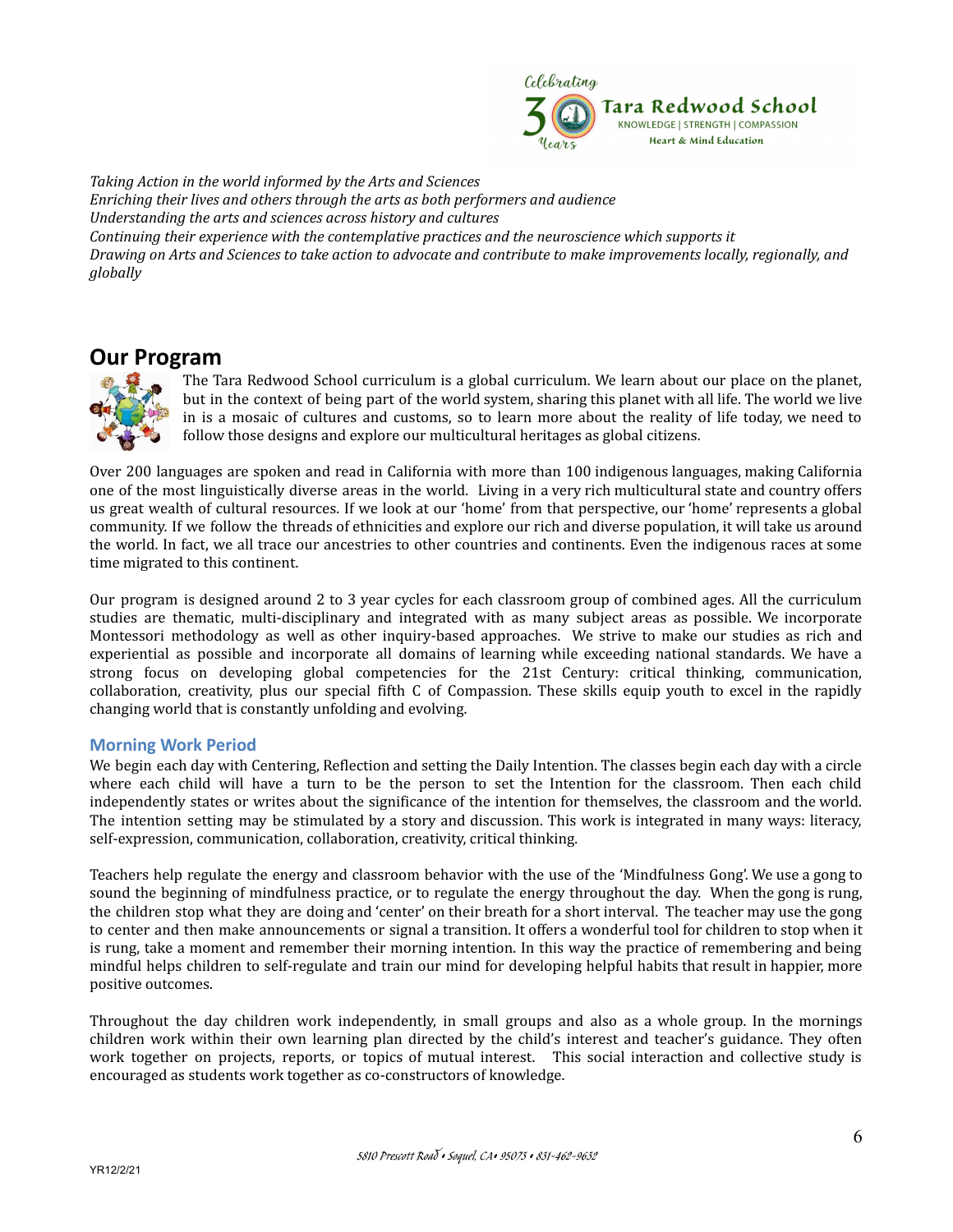

Academic emphasis in the morning is on mathematics and language, although all subjects are explored during this time. Children work in all the subject areas, creating a stimulating learning environment where children inspire one another, respect differences and tend to have minimal competition. They will often revisit work and activities, practicing and eventually mastering a particular subject or topic.

#### <span id="page-6-0"></span>**Afternoon Enrichment**

The afternoons are reserved for group presentations, activities and units centered on the Seven Steps and thematic webs. These curricular webs also extend into the morning work period within the selected theme continent and Steps. These universal threads can be found in all cultures through which we can explore philosophical beliefs and ideas, art,

language, ritual, music, mathematics, dance, holidays, and celebrations. The universality of the human anatomy, physiology, needs, potential and emotions is an integral part of our on-going studies. Science is also integrated into regional ecology, geology and landforms.

Initially, each step is introduced explicitly in the beginning of the week on a day specifically designated for CCC for the entire group. These introductions to each new step may occur during the morning circle in a brief presentation or discussion and/or more elaborately in the afternoon work period for CCC. Throughout the week when other subject matter is explored the step is revisited both explicitly and implicitly.

The Seven Steps are integrated into the whole class curriculum. This allows students to explore the principles from many perspectives in a variety of activities while engaging different intelligences. This means that the kinds of lessons under each subject are specifically chosen and explored through activities that will provide the children an opportunity to discover the specific CCC Step embedded in it and then demonstrate their understanding and relevance in "real life."

By focusing on a particular theme and continent, then integrating curriculum around it, the children weave together an understanding of humanity's incredible diversity and common interests. Children then have the opportunity to connect, identify with, and be inspired by people, animals and cultures of the world. An integrated curriculum helps children construct webs of understanding that link ideas and remain meaningful to them.

The creative arts are easily integrated into the Steps and thematic webs through cultural art, dance, architecture, literature, music, philosophy, textiles, written language and more. Specific artists are emphasized and explored in order to delve deeper into the cultural study and artistic style of the culture being studied. Basic art theory such as line, shape, color, form, and texture is also presented.

Children will also practice yoga and occasionally Qi Gong for some weeks in connection with their cultural studies.

Performing arts include music, movement and drama. All these are then incorporated into a performance at the end of the year. The plays are based on the cultural theme being studied at the time and they all depict and highlight the qualities and values that the children study and practice throughout the year.

There is a strong focus on Compassion in Action and all the thematic studies culminate with at least one compassion project. Throughout the year there are also several Social Service projects that the children engage in such as: Compassion Cards of the children's art and wisdom, a Hot Lunch Program to raise funds for service, Thanksgiving baking for the Homeless Shelters, and Gifts of Love for the holidays to name a few. Some of the organizations the children have voted to fund are:

> Jane Goodall Institute Friends of the Rainforest The SPCA **Barrier Reef Preservation** Worm Rescue **Polar Bears** Loma Prieta Fire Relief

**Pregnant Mare Rescue** Save Our Shores **Elephant Sanctuary Wombat Protection Reserve** Penguin Protection<br>Fish release **Standing Rock**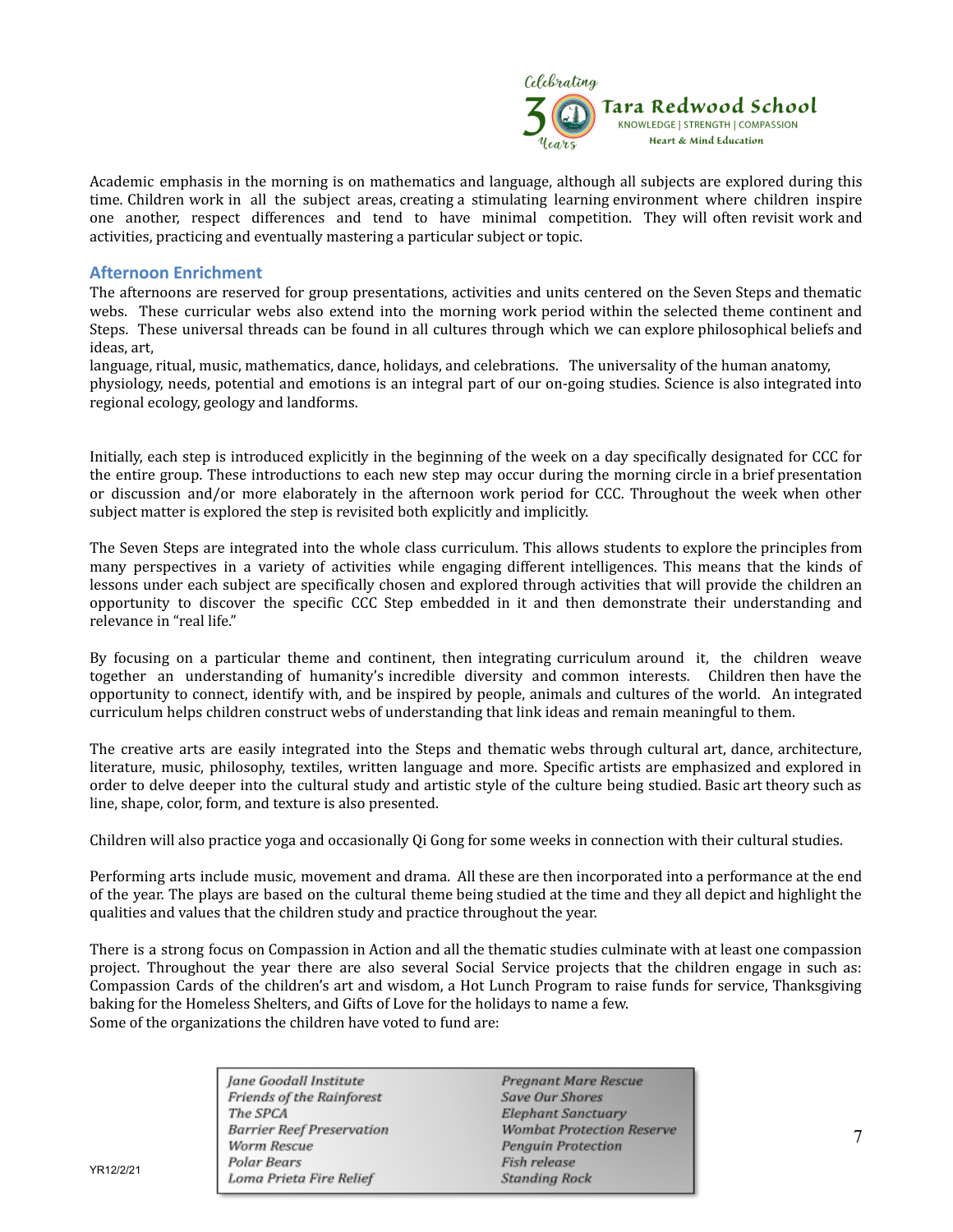

All the classes study Spanish at Tara Redwood School. California is in close proximity to our Hispanic neighbors of Mexico, Central America, and South America. Hispanic-Latino cultures make up 38.8% of the Californian population so it is logical it would be our second language.

Tara Redwood School values experiential learning and there are many enriching opportunities for hands-on learning on field trips around the county and beyond. Our field trips are all planned throughout the year to enrich our learning experience of our thematic studies.

## <span id="page-7-0"></span>**CCC Curriculum Focus for All The classes:**

#### <span id="page-7-1"></span>**Rainbow: Young Children's Community 24mths – 4years**

Rainbow activities recognize that children learn by doing. Classroom materials are always accessible, attractive, safe, and geared for a child's success. Activities are changed regularly in response to children's need for variety and challenge as they grow and learn. The safe, loving, gentle atmosphere puts children and parents at ease and makes for a trusting, spontaneous transition to school. The schedule for a full-day class is relaxed — there is the luxury of more time for work, outdoor exploration, food preparation, art activities, and an early afternoon nap. Arrival and pick-up routines are well planned to ease the transition for children and parents.

Our Teachers give toddlers responsive, individualized attention to help them build their skills in these five important areas:

- Sensory and Perception
- Independence
- Language
- Physical and Motor Skills
- Social and Emotional Growth

We are committed to providing our children with engaging, meaningful activities which:

Provide experiences that stimulate the senses

Enrich the child's vocabulary and understanding of language

Provide time for the child to repeat and master activities as long as it is productive

Teach our children how to use tools in the specific environment such as eating utensils, brooms, sponges, etc.

Give children the opportunity to gain a sense of self-esteem, self-worth, and self-confidence

With this age group, communication and collaboration with parents is essential. We work in partnership and provide support to make the toddler and younger years productive and happy for the entire family.

#### <span id="page-7-2"></span>**Mandala: Preschool for 3–5 year olds**

#### *Looking Inside, Looking Outside*

The purpose of the curriculum is to help young children become aware of and understand how to be a "good friend". The children come to appreciate how we humans are all basically the same in terms of senses, feelings and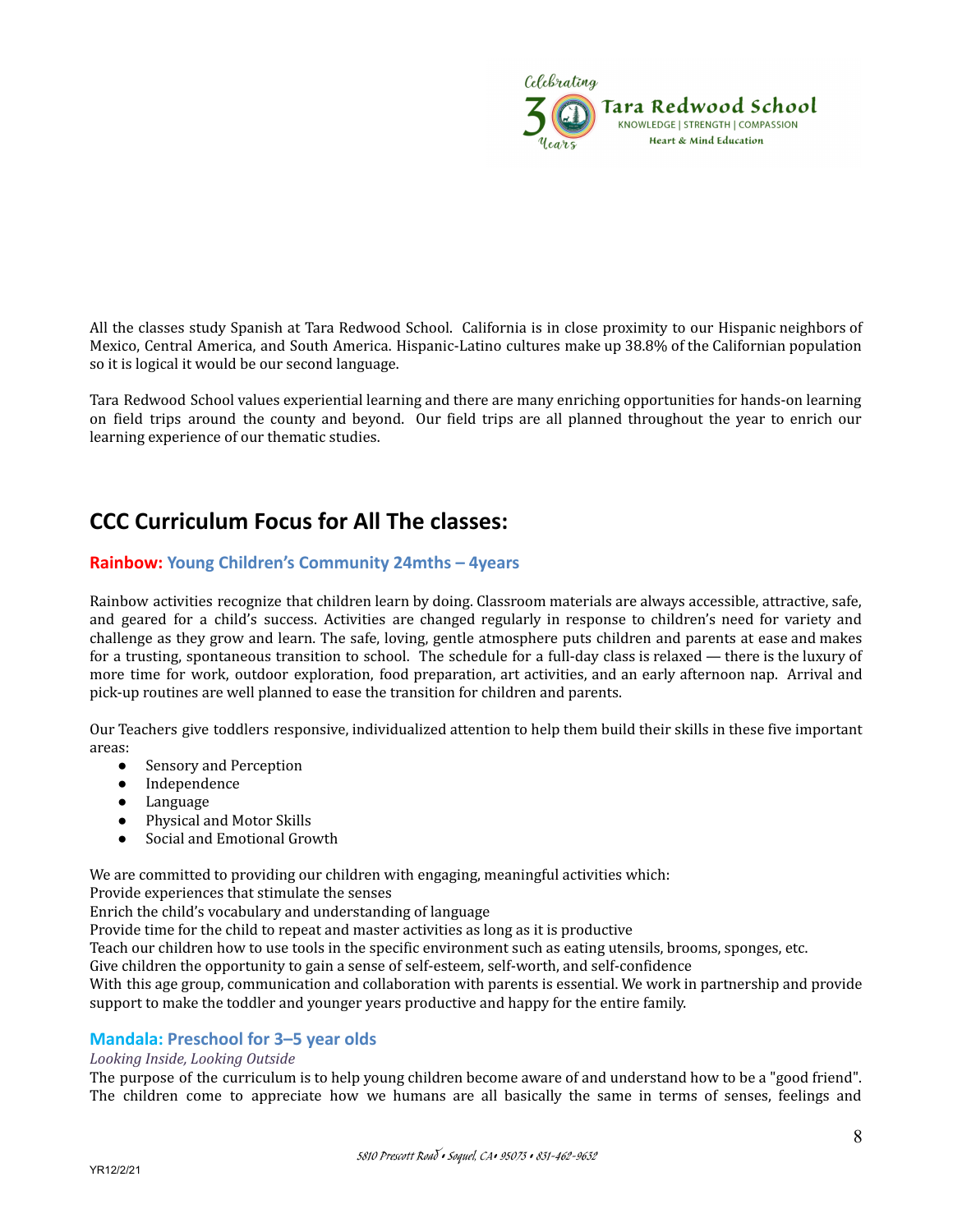

physicality, yet differ because of environmental and cultural influences. Through this two-year curriculum, children come to understand and respect differences, and to see the potential for thinking of all beings everywhere as "good friends!"

**Year One:** Investigating ourselves: senses/feelings/bodies/interconnection of body/mind complex/respecting differences, celebrating similarities.

<span id="page-8-0"></span>**Year Two:** Exploring the Planet: continents and how geography/weather/flora/ fauna/ influence our lives.

#### **Element Explorers: TK/K for 5-6 year olds**

The Precious Elements curriculum is designed around the theme of the Four Elements, and each theme follows the framework of the Seven Steps. Children explore the universality of the precious elements by focusing on a different continent for each Element study. We learn about our own home, county, state and country in relation to the other continents of our global community. Children explore both their inner and outer environment and understand how their inner world of thoughts and feelings are interconnected with the outer world and vice versa. The study is also grounded in the seasons and we look at how all life depends on the preservation of these precious elements. The Precious Elements Full Circle Curriculum is a two-year program. Children journey around the world, through the seasons, following the Seven Steps. Here is a brief map of the two-year thematic focus.

#### **Year One**

- FIRE Summer/Sun/where we live/reptiles/Our shining qualities/Our energy
- EARTH Fall/Planet Earth/North America/Past and Present/Native Americans/ mammals of North America/Our skeletons
- WATER Winter/Antarctica/Arctic/Polar animals/Ocean travel/ocean life/migration/Our fluids
- AIR Spring/Asia/wind/plants/insects/birds/amphibians/Our respiratory system
- FIRE Summer/Middle East /deserts/ desert animals/ empathy/compassion in action

#### **Year Two**

- FIRE Summer/Solar System/reptiles/outer energy and inner energy
- EARTH Fall/South America/Rainforests/trees/leaves/medicinal plants/mammals of South America
- WATER Winter/Islands/ Australia/water forms/clouds/rain/tropical fish/ocean mammals
- AIR Spring/Europe/Inventions/Flight/birds/flowers/bees/bugs/butterflies
- FIRE Summer/Africa/African animals/ empathy/Compassion in action

#### <span id="page-8-1"></span>**Global Citizens: 1 st & 2nd Grade for 6-8 year olds**

The Global Citizen curriculum explores the natural and cultural richness of our world through a year-long 'trek' visiting each continent through the lens of each of the Seven Steps. We connect with the ancestral threads that are part of our classroom and local culture and see ourselves as inextricably interconnected with our world community. Annual celebrations and festivals that have adapted to our country's culture have now become traditions that are celebrated in our daily lives. We learn about the deeper significance of those traditions and identify the common threads of kindness that are taught and celebrated.

As we travel around the globe we focus on each continent, one Step at a time. An example of this at the beginning of the year, we begin with exploring what kind of classroom we really want to come to each day. We explore Step One in more depth and focus on that inquiry for one month. Then we move to the next discussion of production and interconnection, where does that classroom come from? What kind of actions create what we really want? This is a perfect segue into exploration of cause and effect as we explore where this planet we call 'home' came from. This naturally shifts our focus to Step Two, Interconnection as we delve into the Big Bang Theory and the birth of the universe.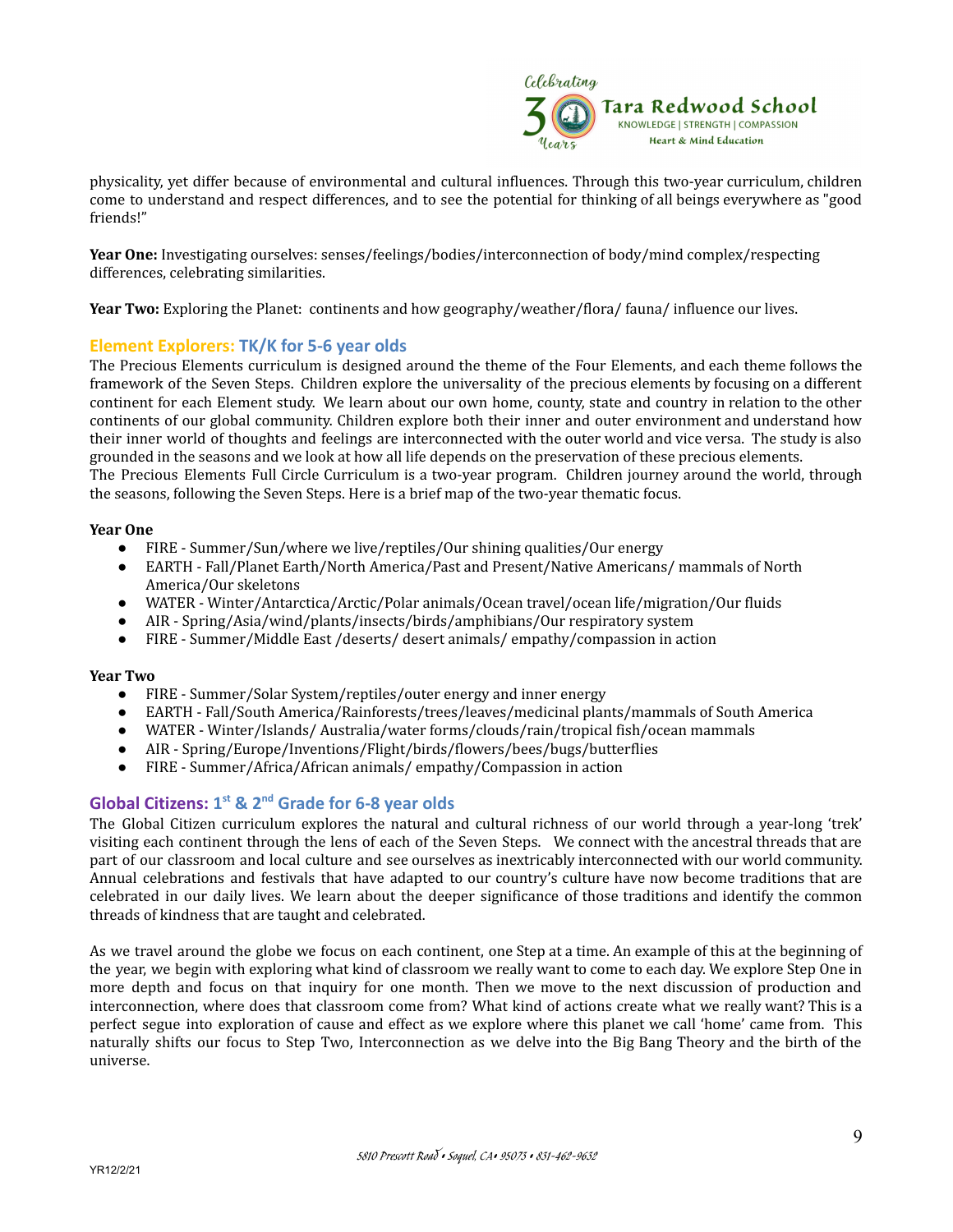

As the children learn from the perspective of interconnection and integration, they naturally see themselves as part of something much greater than the neighborhood and town they live in, they see themselves as Global Citizens.

#### **Year One and Year Two: 7 Continents**

*The countries the children study and learn about in the continents will dif er each year:*

- Our Classroom
- Solar System
- North America
- Africa
- Europe
- Asia
- South America
- Antarctica and Arctic

#### <span id="page-9-0"></span>**Earth Stewards: 3 rd , 4th , 5th & 6th Grade for 8-11 year olds**

The Earth Stewards travel around the continents and pause to study the continents and countries in greater detail and depth that they have already been introduced to in previous years. Students write reports on the various cultures they are studying and there is an emphasis on stewardship, care of the environment and all life that it supports.

Each thematic continent study lasts for approximately 14 weeks so they rotate around the seven continents and delve into space within a two – three year cycle.

One year the studies will move through the Northern Hemisphere and next year they will cycle around the Southern Hemisphere and the third year they focus on the study of the Poles, the Oceans and Space.

The Earth Stewards are the gardeners for the Growing Goodness garden Project. They work on the farm at least once a week and as often as is needed through the spring. The project continues through the summer and into the fall for harvest.

Our new Growing Goodness Garden Project is in development. The Earth Stewards grow their organic veggies, herbs and flowers at a local farm cultivated by Tara community farmers from Old House Farm. Children learn what it takes to plant, nurture and harvest their produce. They raise funds from their sales and prepare food, oils and herbal remedies.

The class goes on a camping trip together at the beginning or the end of the year. Each student participates as a team member to help plan, organize and take responsibility for this wonderful team building adventure in nature.

#### **Year One: Northern Hemisphere:**

- North America and Central America: USA, Canada, Mexico,
- Asia
- Europe
- Year Two: Southern Hemisphere:
- Australia
- South America
- Africa
- Year Three:
- Arctic and Antarctic
- Ocean and Space

If it is cold or wet, outside playtime may be shortened or eliminated. Inside play would then be extended and other special activities would be organized, such as dance, music, games, etc. We do try to take as many hikes as possible even if we have a lot of wet weather, so please bring rain –coats and boots for your child. If you forget we do have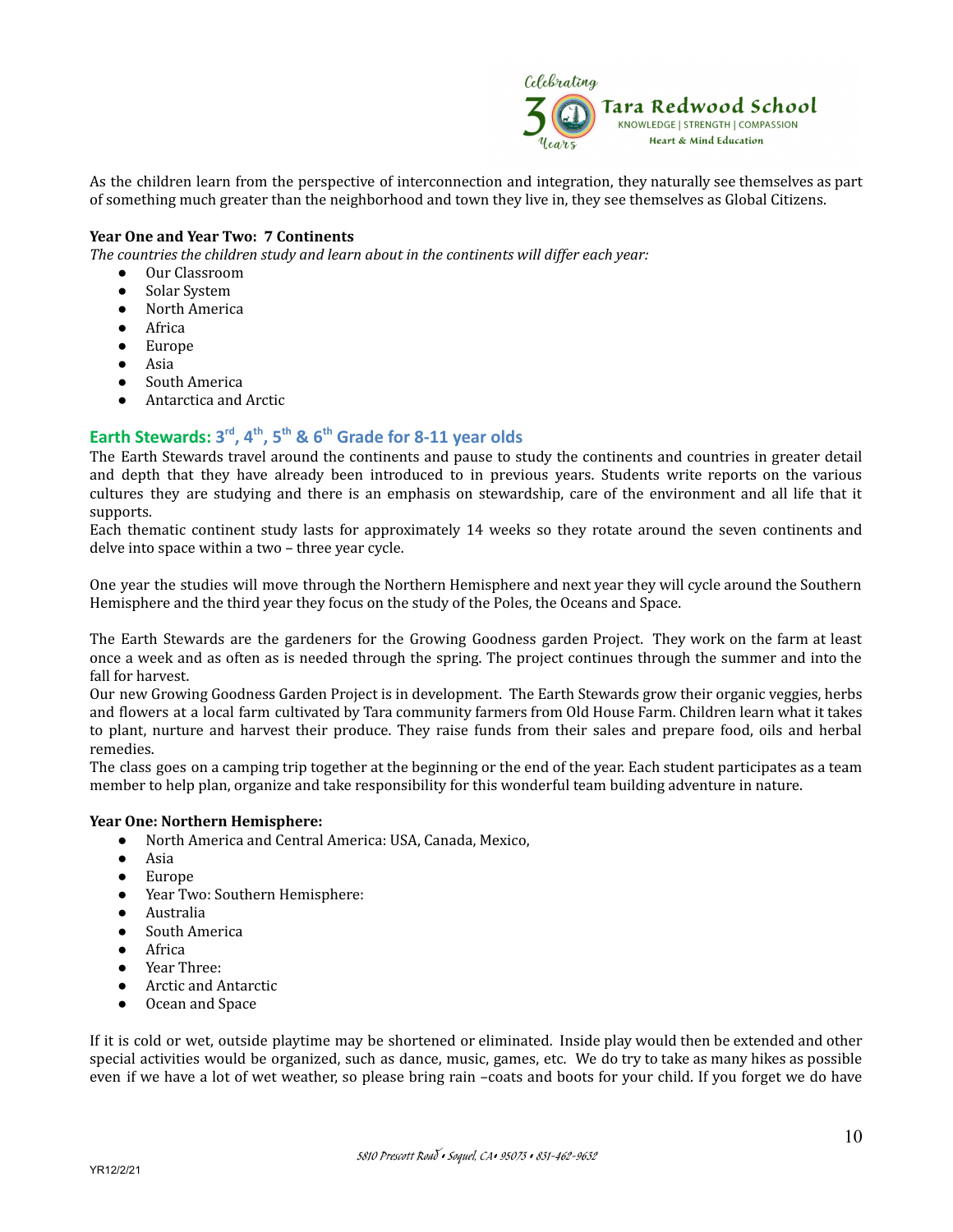

some spares. When the weather is hot, outside play is often extended (including time later in the day) to enjoy the outside.

## <span id="page-10-0"></span>**Before/After-School Program**

Village Campus commences at 8:30am and Redwood Campus commences at 7:30am. Village and Redwood Campus aftercare commences at 3:15pm and ends at 5:00pm. We are required to supervise your child at all times while she or he is on campus. If your child is not picked up by the 15 minutes after dismissal, your child will be automatically be signed into After School Care by the ASC staff. You must sign your child out of ASC every day that she or he needs to be signed in. All charges for the Before and After Care Program will appear on your TADS billing account. You will be billed at the beginning of every month for your days. Aftercare School Care and Summer Program close promptly at 5:00 pm. To motivate parents to be sure to pick up on time, we charge a \$12 Fee for every fifteen minutes after closing time that your child is left in our care.

> **School Hours:** Rainbow  $8:30am - 2:30pm$ Mandala 8:45am - 2:45pm Element Explorers TK/K 9:00am - 2:45pm Global Villagers Elementary 8:30am - 3:00pm Earth Stewards Elementary 8:30am - 3:00pm

## <span id="page-10-1"></span>**School Bus Service**



Families are encouraged to use the bus service we provide or carpool to limit traffic congestion. Before and after school bus service is currently available Monday, Wednesday and Friday to families at an additional cost. Advance notification must be received in writing by the office in order to use the bus.

| <b>Pick-Up Locations</b> | Pick-Up<br><b>Time</b> | <b>Drop-Off Time</b> | <b>Fee Per Ride</b> | <b>Yearly Pass</b> |
|--------------------------|------------------------|----------------------|---------------------|--------------------|
| <b>Scotts Valley</b>     | 8:15am                 | $3:35$ pm            | \$5                 | \$850              |
| Whole Foods, Soquel      | 8:30am                 | 3:20 <sub>pm</sub>   | \$5                 | \$850              |
| Village Campus           | 8:45am                 | 3:00 <sub>pm</sub>   | \$3                 | \$450              |

The school bus is contingent on a minimum number of students using the service. Tara Redwood School reserves the *right to change or cancel routes at any time.*

## <span id="page-10-2"></span>**Field Trips**

Trips are taken throughout the year, to nearby places. Field trip fees may be requested. Students are well prepared for trips through relevant classroom activities and conversations. Parents must sign permission slips for each trip. This form includes the child's name, date and destination of the trip, as well as parent signature and date signed. A lack of adequate staff and chaperones to meet the stated ration will cause a trip to be postponed. Private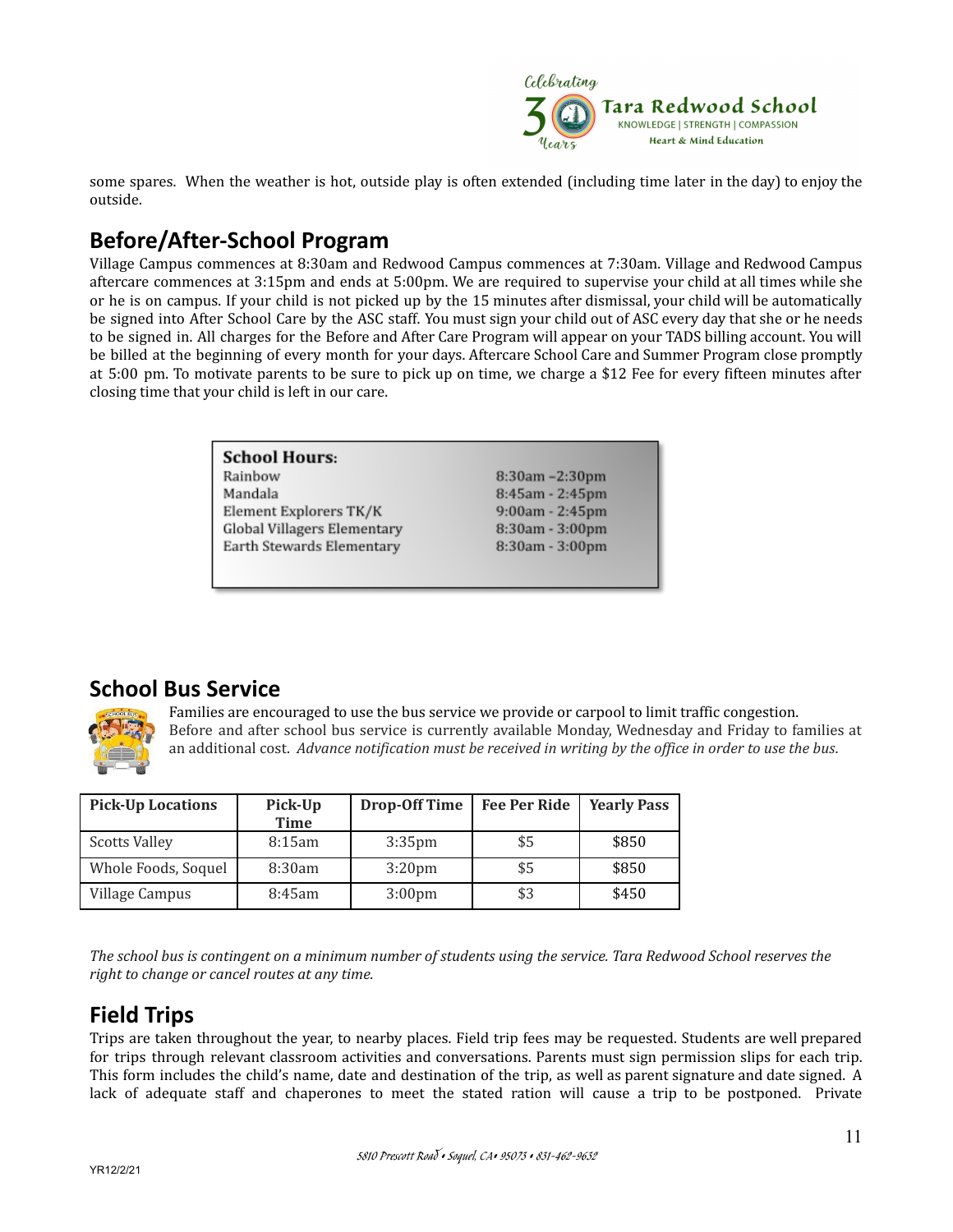

automobiles will be used. Parents and teachers will be asked to drive and all drivers will need to show proof of insurance. Seat belts will be required for all children, and child safety seats will be required for each child that is under 8 years of age.

#### <span id="page-11-0"></span>**Summer Programs**



During the summer months, Tara offers two fantastic summer programs for children 2-5 years and 6-10 years of age. Children can explore, play, have adventures and discover something new every day on 108 acres of creeks, woods and meadows.

## <span id="page-11-1"></span>**Health and Safety**

#### <span id="page-11-2"></span>**Dressing for the Day**

Your child will be actively playing, learning and experimenting. Our environments will expose your children to dirt, sand, water, glue, play dough, tempera paint and more! Please send your child in comfortable play clothes that you do not mind them getting dirty.

#### <span id="page-11-3"></span>**Meals and Nutrition**

Children will bring their lunch and beverages from home. A lunch box may be used, and your child's name should be on it. We emphasize whole grains and organic whenever possible. We ask that candy and gum is not included in lunches. There is a microwave in the core room, but we ask that parents please put a note in the lunch box to let the teacher know that there is a warm up needed. We also encourage green containers for your child's lunch, reusable plastic or glass storage in place of plastic bags, cloth napkins for your child's lunch space. In the case you forgot to bring your child's lunch box, the school provides lunch for the child for \$5 as an emergency solution.

We celebrate birthdays, and parents are encouraged to discuss with their child a snack he or she might like to share with the other children on the special occasion. We encourage healthy treats for birthday celebrations.

#### **What to Provide from Home (No Toys Please):**

- Extra sets of clothes labeled with your child's name.
- Waterproof Jacket and boots for cold or rainy days
- Lunch & beverages for entire day, prepared at home and labeled with your child's name
- Indoor & outdoor shoes (please take home once a week to wash)
- Personal drinking cup/glass to keep at school

#### <span id="page-11-4"></span>**Illness**

If your child is ill, do not bring him or her to school. This is in your child's best interest and also protects classmates, teachers, and adults from unnecessary exposure to illness. We know that it causes families a great deal of stress when they miss class or work due to their child's illness. Nevertheless, it is important to anticipate that children may experience more illness during their first year in group care. We encourage you to arrange a back-up caretaker or to network with other families in preparation for emergency situations. If your child becomes ill while at school, all efforts will be made to contact you so that you can make arrangements to pick up your child. If you cannot be reached, your child will be kept away from the other children, and made as comfortable as possible.

Please follow our Covid protocol updates on the website: [www.tararedwoodschool.org](http://www.tararedwoodschool.org) Due to covid,

#### A CHILD IS CONSIDERED ILL WHEN HE OR SHE IS DISPLAYING AT LEAST ONE OF THE FOLLOWING SYMPTOMS:

Fever - has had a temperature of over 100.4 degrees or above within the past 24 hours

Vomiting - is vomiting; has been experiencing prolonged periods of diarrhea

Skin - unexplained rash accompanied by a fever. Lice - intense scratching of scalp. Mites or nits in hair, Scabies- raised red spots or lines on skin caused by a microscopic mite

Cold - has runny nose (clear, white, yellow, or green discharge). Show other signs of oncoming cold -glassy or watering eyes, وبالمستراة والمستورة والمستورة والمستنبذ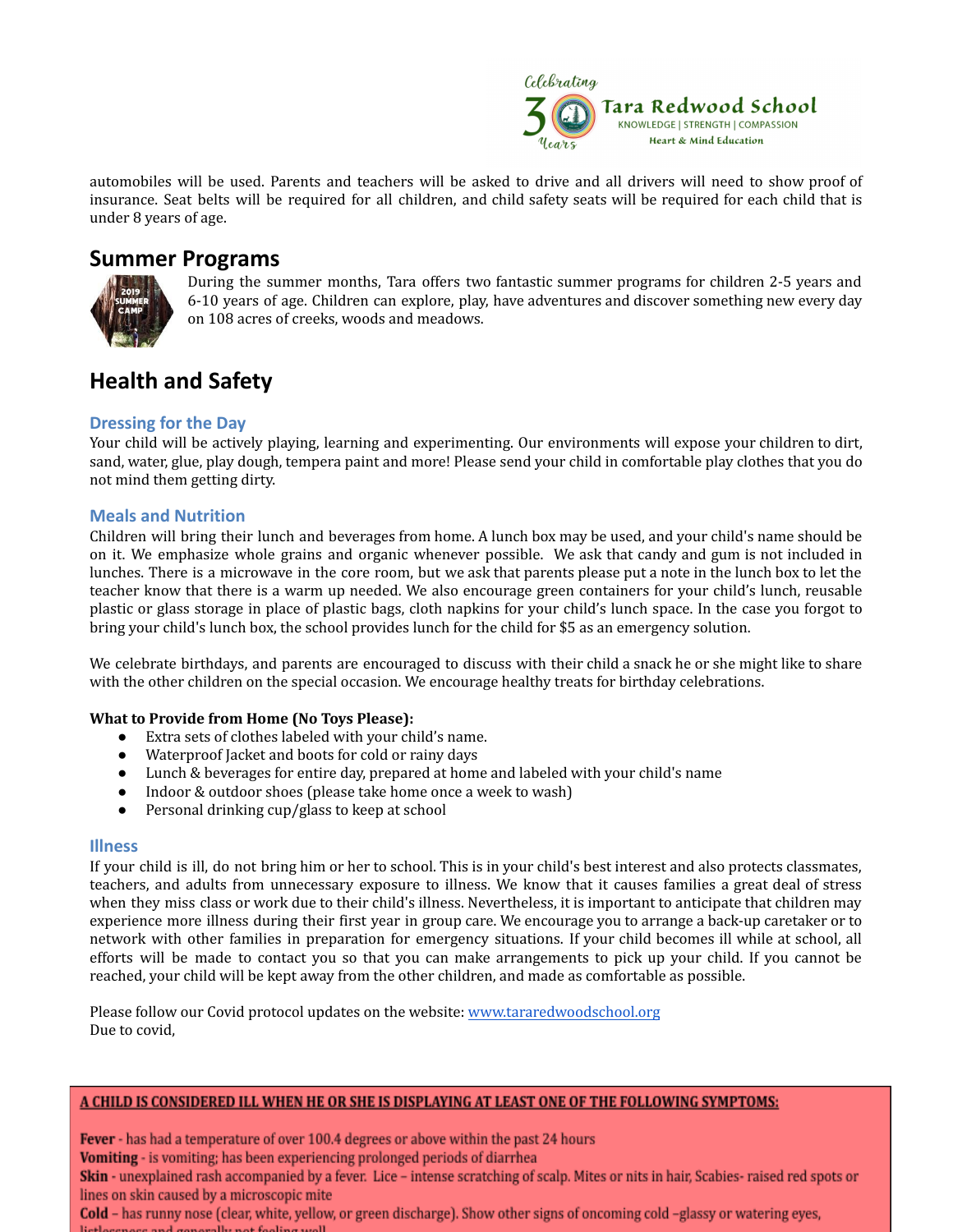

#### **Medications**

If medication is to be given during school hours, written permission, including directions, must be provided by an authorized adult and given only to a teacher or the Director. Do not leave medicine in your child's lunch box for your child to take himself.

#### **Injury**

If a child receives a superficial injury, a staff member will wash the injured area with soap and water, apply a bandage or ice- and give comfort. Teachers are trained in safety, pediatric first aid and CPR. An Accident Report is filled out for all injuries occurring at the program. You will receive a copy of your child's accident report. A copy will be added to your child's file. In the event of a more serious accident, we will contact you at once and call 911. In the event a child needs to go to Dominican Hospital, that child will be transported by ambulance and accompanied by a staff person, unless we are able to contact you and you wish to provide transportation.

#### **Parking Lot Safety**

We ask that parents closely supervise their children in the parking lot and elsewhere on the premises. It is recommended that as children exit from cars, they be offered a hand to hold.

#### <span id="page-12-0"></span>**Emergency Procedure**

In case of an emergency we will notify parents via our all school alert system, School Announcement, with a report and the procedure necessary to safely reunite you with your children. Our staff will remain with your children until that time.

#### <span id="page-12-1"></span>**Communication**

In addition to daily exchanges with classroom staff during drop-off and pick-up, meetings can be arranged for more extensive or private conversations outside of the classroom. The teachers, the Administration Director or the Education Director can make an appointment to meet at a suitable time. Feel free to call or email at any time.

We will do our best to keep you informed about your child's day at school, our curriculum, and our observations of your child's growth and development. Please let us know if unusual circumstances are occurring at home or elsewhere in your family or child's life. We can better assist your child during the day when we know how the evening and the morning went at home, or how vacation was. Difficulty sleeping, changes in eating habits and other normal events have an impact on your child's day in the program. Some aspects of family life, such as illness or separations, can be hard for children to understand or cope with and are therefore very important for the teaching staff to know about. When we are informed, we are prepared to help your child think and talk about what is happening. All sensitive family matters are treated confidentially and discussions regarding such information are limited to the regular teaching staff.

Teachers and administration will communicate with regular updates to families. Administration will send a monthly Newsletter and teachers will send a weekly update to families in their class.

<span id="page-12-2"></span>Parent/Teacher Conferences are scheduled twice a year in fall and spring.

#### **Discipline and Positive Guidance Philosophy**

Teachers have an enormous responsibility. They are the protectors of the human mind. By nurturing and developing the minds of their students they are actually affecting the way the world is. – *Lama Thubten Yeshe*

Research shows us that the stories we tell ourselves and the view we hold of ourselves actually changes our brain to fit that narrative. In the same way research shows that the view we hold of others influences the way they see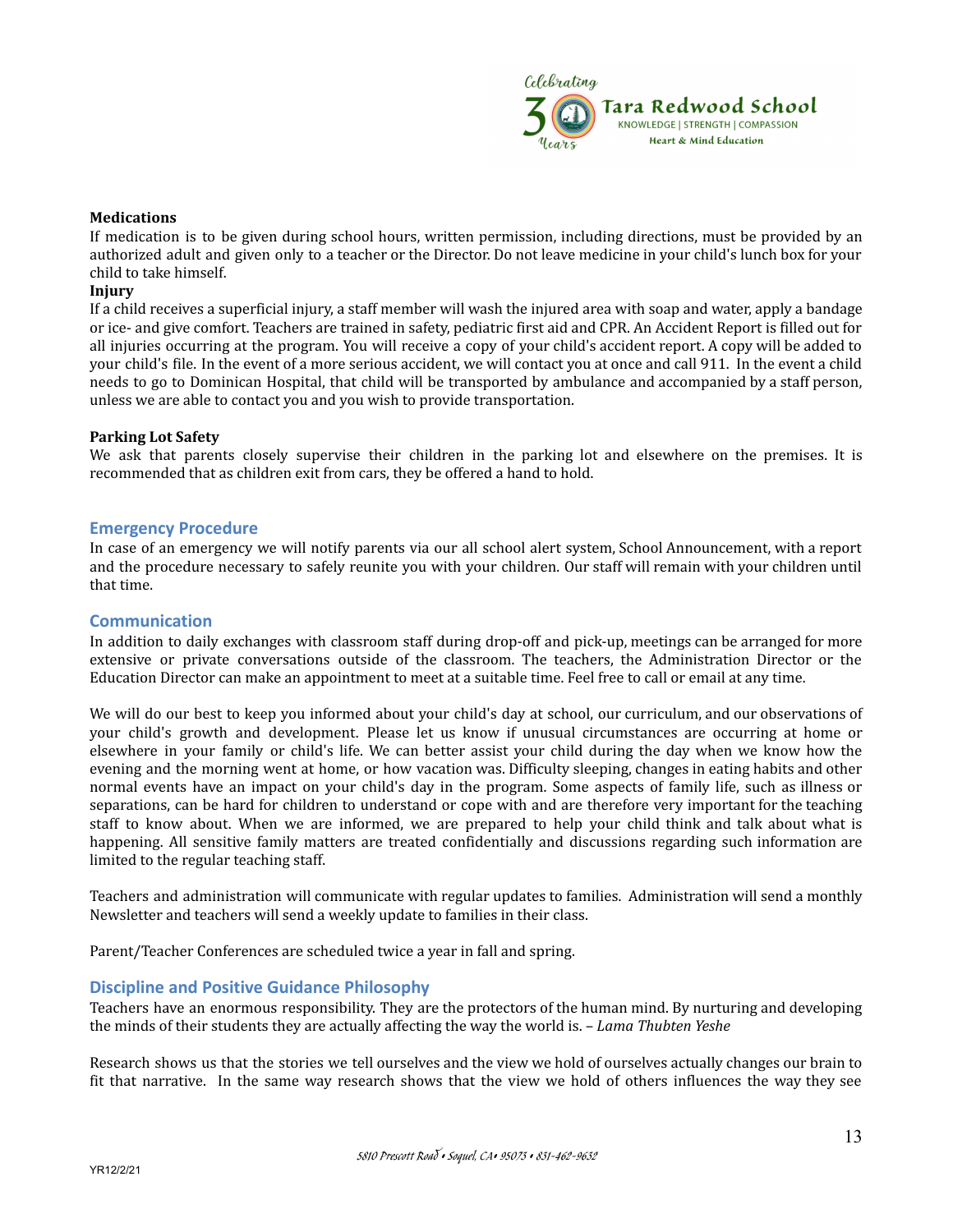

themselves. Just as we need to respect and have compassion for ourselves as life-long learners with limitless potential to learn and grow we need to remember that potential in others and especially the children we are guiding. Sometimes our harmful emotions can hijack our ability to make helpful choices. Especially as a guide for the children, we need to be a role model for them on how to maintain balance. However, sometimes a challenging situation could arise with the children and it is important to be able to recognize when irritation, impatience and other harmful emotions are building and before they take over, take a stand and take space. Even if only for a moment it helps to breathe and cool down.

When we feel calm and settled we can return while remembering that underneath that manifestation of emotion the child has a pristine, kind and loving quality. Focus on that positive aspect of the child. It is like a meditation. This is a wonderful practice for the teacher/student connection. It has proven to be extremely powerful. Children are very sensitive and they feel it immediately. They feel loved and respected, and they will respond to this love and respect by showing greater trust. We call this the 'Namaste Attitude'. Addressing the inner person while holding the child and each other to their most helpful behavior. Following are some helpful guidelines and reminders for teachers and parents.

## **Guidelines for Teachers and Parents**

- **●** Practice mindfulness, presence, and the Namaste Attitude
- Regard yourself as a guide to help children make a positive difference in the world
- Keep boundaries clear with firm but loving guidance
- Cultivate curiosity: question your own assumptions and always ask more questions
- See problems as learning opportunities
- Practice hearing the child's point of view
- Find value in the child's input and ideas
- Give children the opportunity to discover answers and solutions for themselves
- Use natural and logical consequences when appropriate
- Guide children to practice according to the Golden Rule
- Enjoy life as it comes: be serious about humor and plan for spontaneity
- Support fellow teachers
- Enjoy being a life-long learner

Children and staff practice using mistakes as opportunities for change and practice transforming mistakes into rich learning experiences. We follow the guidance of the 5Rs to help us. These are practiced explicitly and also used throughout the day whenever needed, either with others or for your own practice.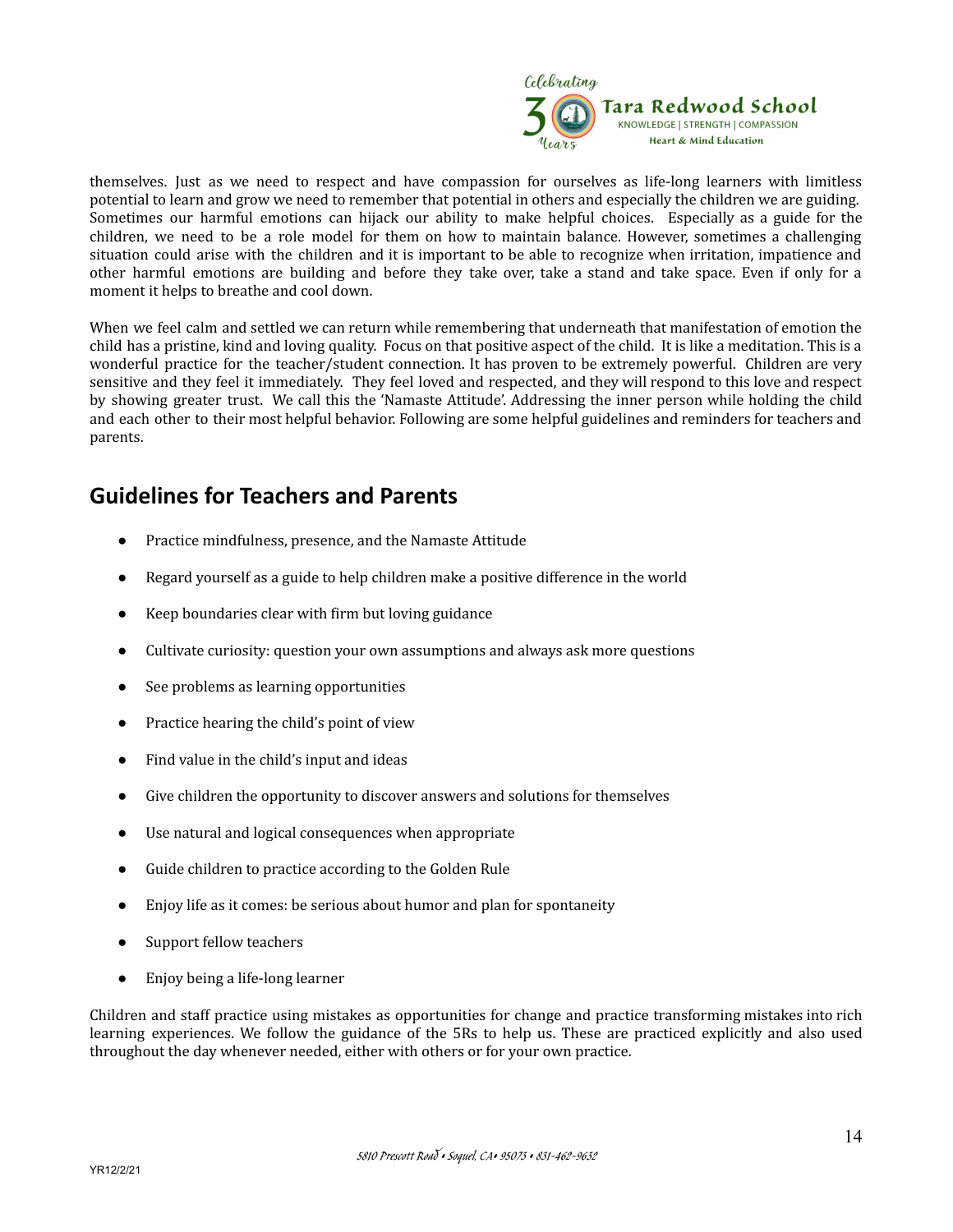

#### <span id="page-14-0"></span>**The 5Rs**

- 1. Remember that acting in a harmful way while under the control of destructive emotions does not bring *happiness to oneself or others.*
- 2. Regret we can do something about actions we are sorry for having done. In contrast to shame and guilt, *regret is healthy and empowering.*
- *3. Remedy – a sincere apology is the most commonly applied remedy.*
- 4. Resolution a commitment to ourselves to not repeat that harmful action but learn how to avoid such actions *in the future.*
- 5. Rejoice a positive reinforcement that celebrates our courage, ability and willingness to learn important life *lessons.*

#### <span id="page-14-1"></span>**CCC Conflict Resolution**

If a conflict arises that requires a more in-depth meeting between two or more people, then a time can be arranged to meet. Although the conflict resolution process is often facilitated by a teacher, when the children become more familiar and adept with this process, they also practice without a facilitator.

We use a shell and crystal to help remind us how to listen and speak to each other. The person who requested the meeting will be the first speaker. The speaker holds the crystal heart to remind him to speak kindly while remembering the other person has their own perception of what happened and our assumptions may not be the same as the other person's intentions. The listener holds the shell to remind him to listen deeply, just like we need to listen quietly and focused to hear the sound of the ocean deep within a shell. They hand the shell and crystal back and forth to each other as they share the roles of listener and speaker.

**Stop** - Do not try to resolve a conflict in an emotionally charged climate. Breathing Space *(R1 - Remember)* Take space and breathe.

**Return** – When the energy has calmed down and you feel ready to maintain distance from the 'problem' approach those involved and arrange a time to meet for dialogue. *(R2 – Regret)*

**Shell Listening** - The listener listens with respectful silence. *(R3 - Remedy*)

**Repeat -** What you heard. The listener repeats the story and the feelings the speaker has expressed*. (R3 - Remedy)*

**On Agreement Switch** - The speaker acknowledges that the listener has understood them, and they switch roles. (*R3 - Remedy*)

**Problem Solve -** Once each person's story has been heard, focus on problem solving. Asking "So, how do we move forward?" encourages a problem-solving approach. The aim is for each person to acknowledge the role they have played in the conflict - and to apologize. (*R3 - Remedy*)

**Resolution** - Ask: What will you do differently next time? (*R4 - Resolution*)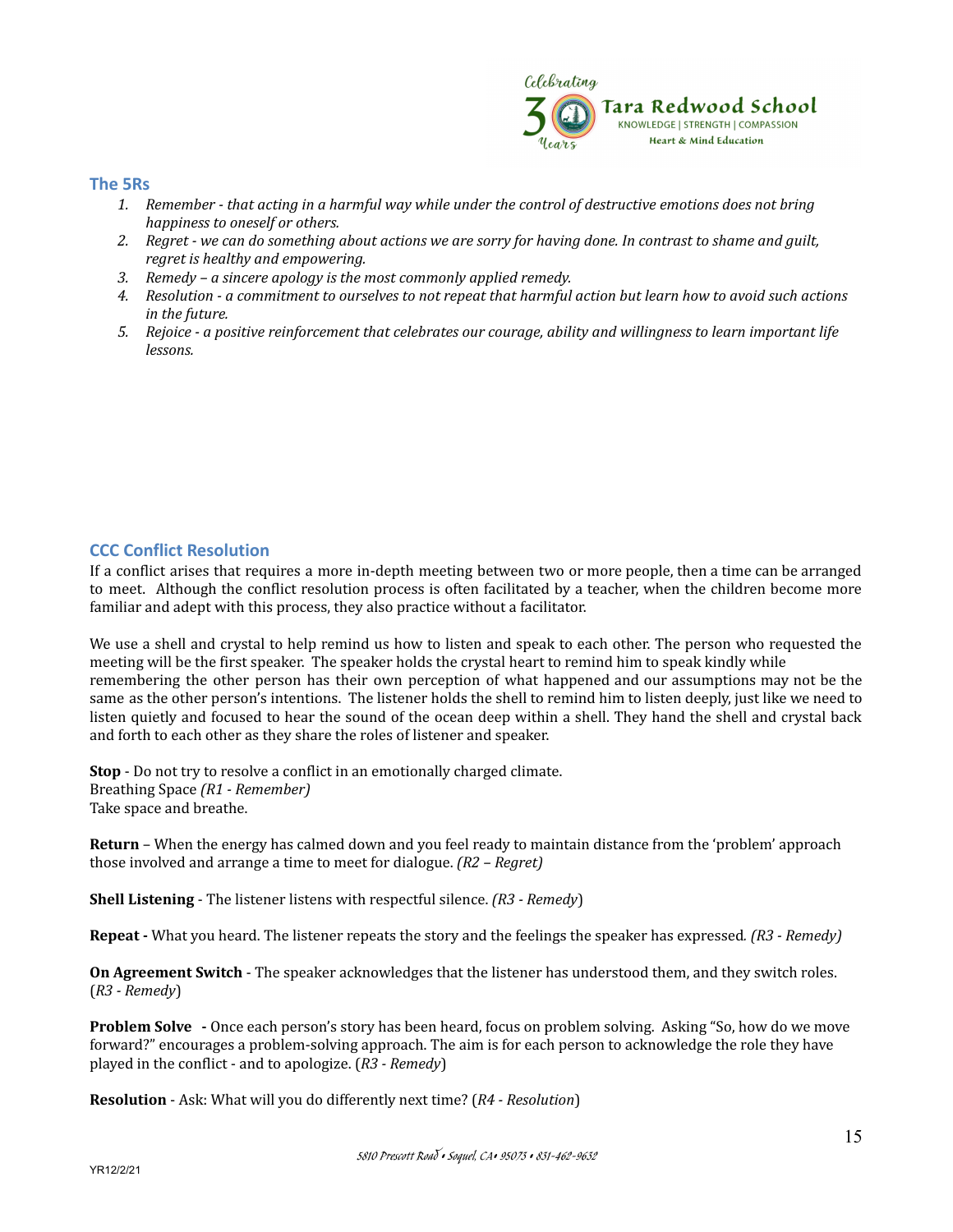

**Forgiveness -** Be sensitive - this may be difficult. Forgiveness needs to come from the heart: it can't be forced. *(R4 Resolution*)

**Rejoice** - This is an important step in providing positive reinforcement. When an agreement has been reached go through to make sure all 5Rs have been covered. (*R5 - Rejoicing*)

## <span id="page-15-0"></span>**Enrollment**

#### <span id="page-15-1"></span>**Admission Policies**



We accept all children from ages 24 months to 12 years of age (on a first-come –first- serve basis and do not discriminate because of race, color, religion, gender or physical ability). Our program is not designed to serve the needs of the severely disadvantaged child with special needs; however, we will make reasonable accommodations in an effort to meet everyone's needs.

#### <span id="page-15-2"></span>**Child Readiness Assessment**

During the course of signing up and registering the teacher or director will want to spend some time with you and your child. Admission decisions are based on what is best for the child and family. Can this program provide what this child needs to develop to her/his fullest potential. Interviews, visits to the School and observations are helpful in assessing the child's readiness. The final decision is a cooperative effort between the professional staff and the family.

#### **Required Enrollment Forms**

All forms listed in TADS must be completed before enrollment is finalized. These forms are: Notification of Parents' Rights, Personal Rights, Identification and Emergency Information, Consent for Emergency Information, Child's Preadmission Health History-Parents Report, Physician's Report-Child Care Centers, and Immunization Forms, Field Trip Agreement, Permission to Use Child's Photo

#### **New Student Registration Includes:**

Creating Compassionate Cultures (CCC): A six to eight week parent education course. This series introduces parents to the philosophical foundation and practical application for the curriculum taught in CCC schools. Workshops focus on how the CCC program and methodology can be integrated at home to enhance happy, compassionate family cultures. It is designed for families to learn more about the Tara Redwood School Philosophy that underlies all we do and offers tools you can implement at home.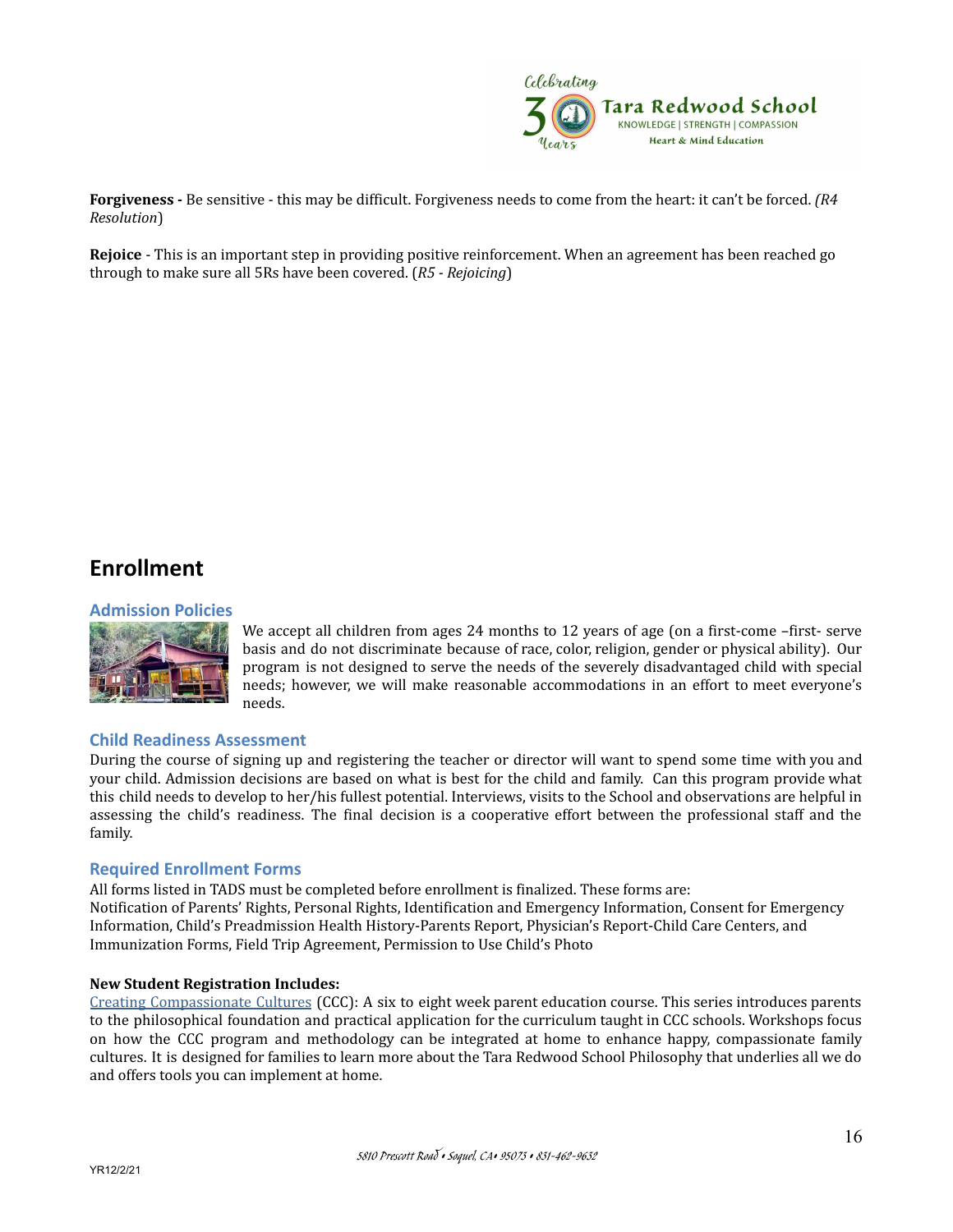

#### **Annual Materials Fee Includes:**

- Two annual Auction Tickets
- Individual classroom supplies
- Field Trips/ and Docents
- Yearbook

#### **Drop Off/Pick/Up Policy**

When dropping off your child at school, please make sure one of the teachers is aware of your child's arrival. Also, state regulations require that your preschool child be signed in and out each time he or she is dropped off and picked up. A form is located in each classroom for this purpose.

We appreciate your cooperation in dropping your child off and picking them up on time. If you are running late, please contact us and your child will be signed into after-care.

Your child will only be released to you or to those people you have designated. If for some reason it is necessary for someone else, not listed in our files, to pick up your child, you must contact the school administrator personally to make arrangements. We must have written consent to release a child. This is essential for the protection of your child.

#### <span id="page-16-0"></span>**Absences**

Please notify your teacher and the office via email as early as possible if your child is going to be absent for the day. No tuition credit is given for daily absence.

#### **Vacation & Illness Policy**

<span id="page-16-1"></span>We do not give tuition refunds or credit for individual days your child is absent.

#### **Tuition**

Tuition is based on a full year's school budget, a ten-month schedule and the number of spaces available for student enrollment. Consideration has already been given to holidays, vacations, and illness. Therefore, tuition is not reduced by holidays or limited absences. All Tuition and Fees will be billed to the Students TADS account. When Parents enroll in TADS, they select the methods that they will use for paying all Tuition Fees and all other charges that are billed to the Students billing account. The TADS payment options are checks, or automatic debit withdrawal.

#### <span id="page-16-2"></span>**Payment Plans**

Parents must indicate on their Tuition Agreement their agreement to pay Tuition and any required Fees according to the terms described therein. Tuition and Fees are considered to be late if not received by the due date listed in this Financial Agreement, and are subject to late or Follow-Up fees. There is a \$50 re-contracting fee in the event that Tuition Payment Plans or otherwise alter the terms of the Student's Enrollment Contract once a signed Contract has been accepted by the School.

**The Annual Tuition Payment Plan:** Pay the full year's Tuition by July 15th, 2019 through the Students TADS billing account entitles Parents to a discount of:

2.5% if Student's enrollment is completed by 5:00 pm on March 31st.

**The Semi-Annual Tuition Payment Plan:** Pay the full year's Tuition in two (2) equal installments through the Students TADS billing account by July15<sup>th</sup>, and January 1<sup>st</sup>, respectively entitles Parents to a discount of:

1.25% if Student's enrollment is completed by 5:00 pm on March 31st

Enrollment is considered to be completed when all required documents are correctly executed and are received, along with the Registration Fee, by Tara Redwood School office or through TADS.

*Tara Redwood School of ers a 10% discount on tuition for the youngest student (s).*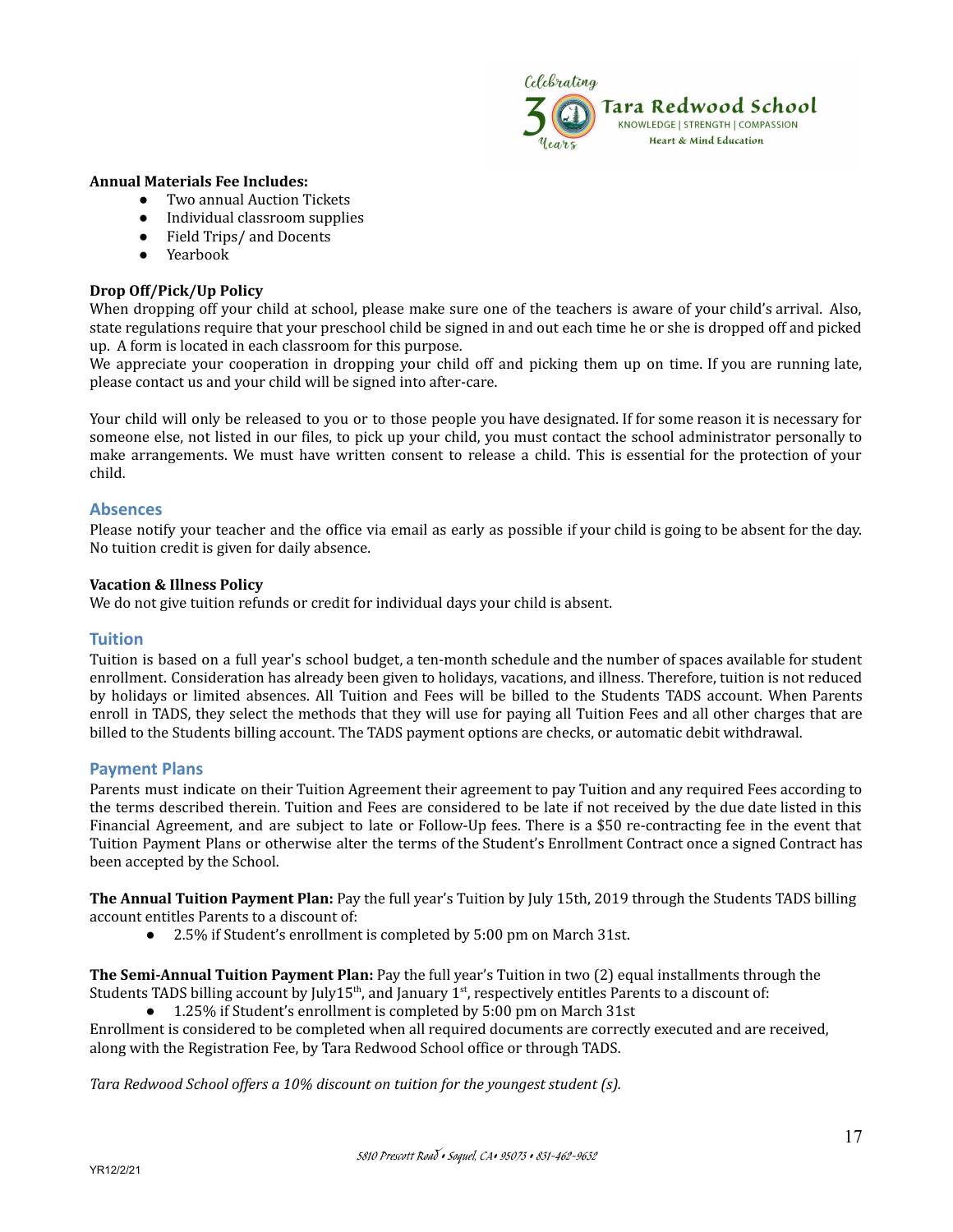

#### **Cancellation of Enrollment by the Parents**

It is agreed that enrollment, as specified in this Enrollment Contract, may be canceled by the Parents without penalty (except for the forfeiture of the non-refundable Registration Fee) if the cancellation is received by the School's office in writing before July 1st. However, the enrollment fee is non-refundable.

#### **60 Day Withdraw Notice**

This Enrollment Contract covers the entire school year. There is no discount, refund, or other allowance for absence, dismissal, or withdrawal except as provided below. In the event of withdrawal subsequent to the first day of school, the school requires 60 days written notice. If written notice is given less than 60 days prior to the date of withdrawal, the school requires that tuition be paid for 60 days from the receipt of notification, i.e. withdrawal reported on January 1st that student is withdrawing February 29th, there will be no additional charge. If reported on February 28th that student is withdrawing on February 29th, then an additional 60 days of tuition will be due. Registration Fees are non-refundable.

#### **Consequences of Non-Payment**

Tara Redwood School reserves the right to refuse a child's admission to the School until all bills from all the School's programs and activities are paid in full and up to the date. Children will not be able to attend school if your account is in arrears more than 90 days. The School reserves the right to send the Student's account to Collections if the accounts continue to be delinquent. The School reserves the right to apply Late Fees to the Student's account.

#### **Questions or Discrepancies**

If you have a question about any charge that appears on your bill, please email bookkeeping[@tararedwoodschool.org](mailto:Denice@tararedwoodschool.org) and call TADS immediately so that they can research your question and resolve the issue promptly.

#### <span id="page-17-0"></span>**Financial Aid**

Returning Preschool students must submit a completed financial aid application through TADS by March 15th.You will be asked for a number of financial documents and the online form will take approximately 45 minutes to complete. Only a completed application can be processed. Submitting an incomplete application will cause delays and can affect your final award. Financial aid is first come, first served. Applications submitted after the deadline will be considered if there is any aid remaining.

The Finance Committee will review the report from TADS for all completed applications submitted by March 15th. Financial aid will be disbursed for all eligible students and notifications will be sent via a TADS email by April 15th. Families can accept their aid award by signing their financial agreement in TADS by April 20th Financial aid recipients must keep their tuition accounts in good standing.

#### <span id="page-17-1"></span>**Tuition Insurance Refund Plan Provided by Hanover Insurance Group**

The Tuition Refund Plan is important to you and to Tara Redwood School. Tara Redwood School requires full payment for all fees for the year in which you are attending. These fees are due and payable in order for your child (ren) to remain in the school. The overhead expenses of the school do not diminish if a student departs during the course of the year. Deductions or remission of tuition cost will not be allowed by the school for absence, dismissal, or withdrawal for disciplinary, academic, or personal reasons. Your financial obligation to the school is for the full annual tuition as stated in the School's enrollment contract. We are pleased to extend a Tuition Refund Plan to you in order to protect your yearly financial obligation. The fee is 2.5% of the annual tuition. This program insures fees – (prepaid and due) in the event of separation according to the terms of the policy. *Participation is mandatory and due in full at the beginning of the year.*

#### <span id="page-17-2"></span>**Fundraising**

*'Why is Fundraising for Tara Redwood School important? We pay tuition…'*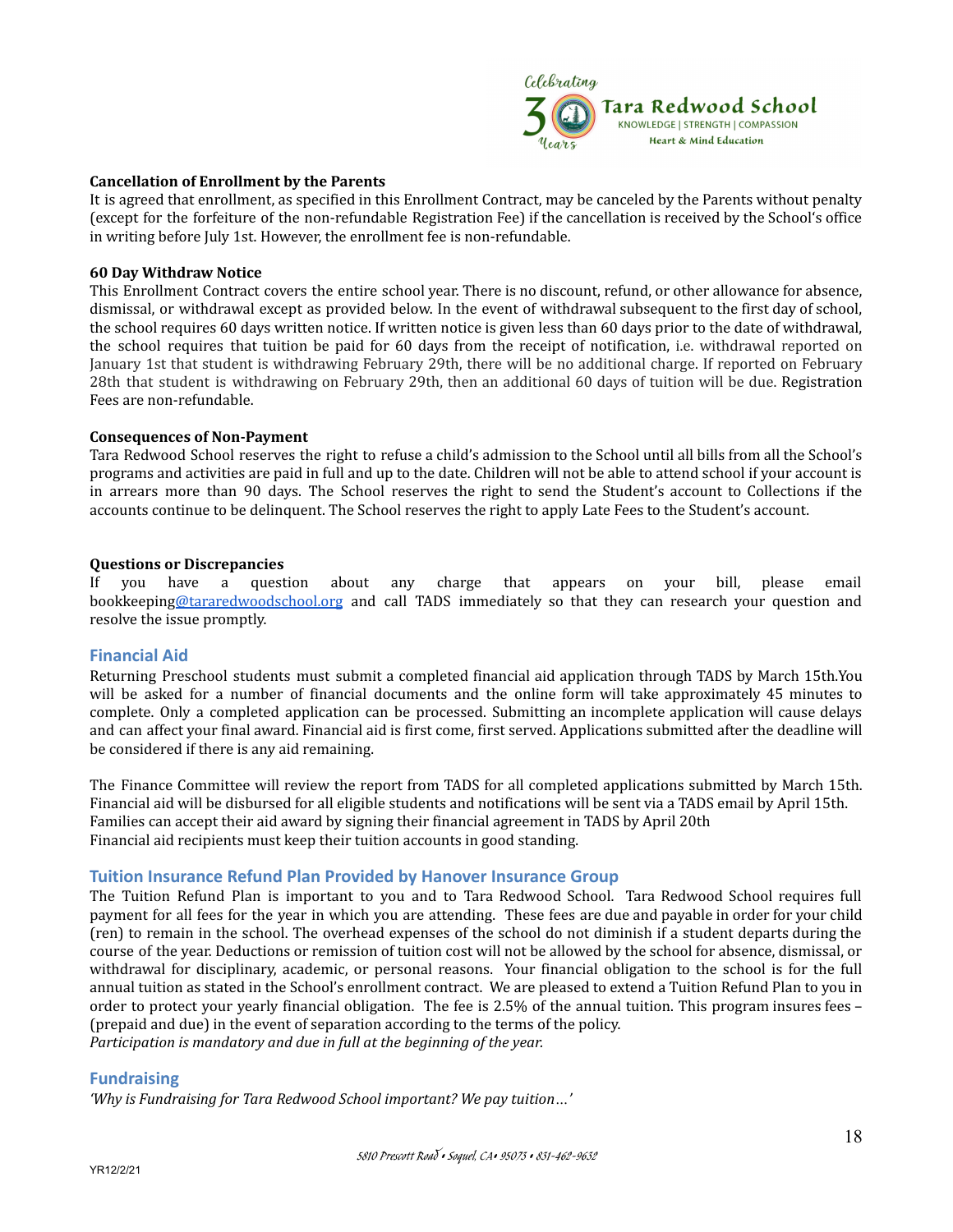

Tara Redwood School is a Non-Profit School. Tuition is offered at approximately 85-90% of what it actually costs to run the school and educate our students. The tuition is established at this rate in order to make a Tara education financially possible for a greater number of families. It is imperative that each family helps to make up that gap in costs through participating in school fundraising drives held each year. We offer multiple fundraising drives that are fun and engaging to participate in and we expect 100% participation in one or more of these endeavors in order to keep our tuition reasonable and our school operations and offerings possible.

Our Annual Auction, Annual Giving Program and Hike 4 Peace are some of the fundraisers we do to help make up the 10-15% gap to balance our operating budget. By participating in these events you are contributing to the true cost of the school with tax-deductible contributions. We receive support from a network of Alumni Families, friends and grandparents that value the school, as well as ask our current parents, guardians, employees and students to contribute to the fundraising efforts.

#### <span id="page-18-0"></span>**Parent Participation**

Enrollment at Tara Redwood requires that each family agree to actively participate in the community by performing a family job working the minimum of 30 hours per school year. In the event that your family is not able to fulfill the parent participation requirement, paying a fee of \$50 per hour can compensate for hours not volunteered. Doing your family job consistently and proficiently is essential to the running of the school, as parents are key components to many parts of our program.

#### **Parent Participation Opportunities:**

#### **Annual Auction (October – March)**

#### *Auction Chair*

Responsible for leading/ overseeing and managing the auction committee and making sure the planning of the event is on track and each piece/detail is being followed through on. This person is responsible for the end result.

*Classroom Rep*

An essential function for the fundraising efforts of Tara Redwood School, each classroom provides an auction representative who is responsible for keeping the classroom informed about the auction, working with classroom teachers, coordinating classroom projects, descriptions and donations. Helping to facilitate a smooth auction experience for everyone.

*Campus Rep*

Similar to classroom job, but instead represents campus, makes sure signage is up at campus, oversees campus wide projects that relate to the auction. Collaborates with Auction team, and has specific Auction task as well.

#### **Compassion Cards (October – November)**

#### *Classroom Coordinator*

Coordinate Compassion Card orders by displaying class artwork, collecting orders, and passing off artwork to another parent to scan.

#### *Campus Coordinator*

Scans cards for all classes on campus, and communicates with card printer to organize campus order.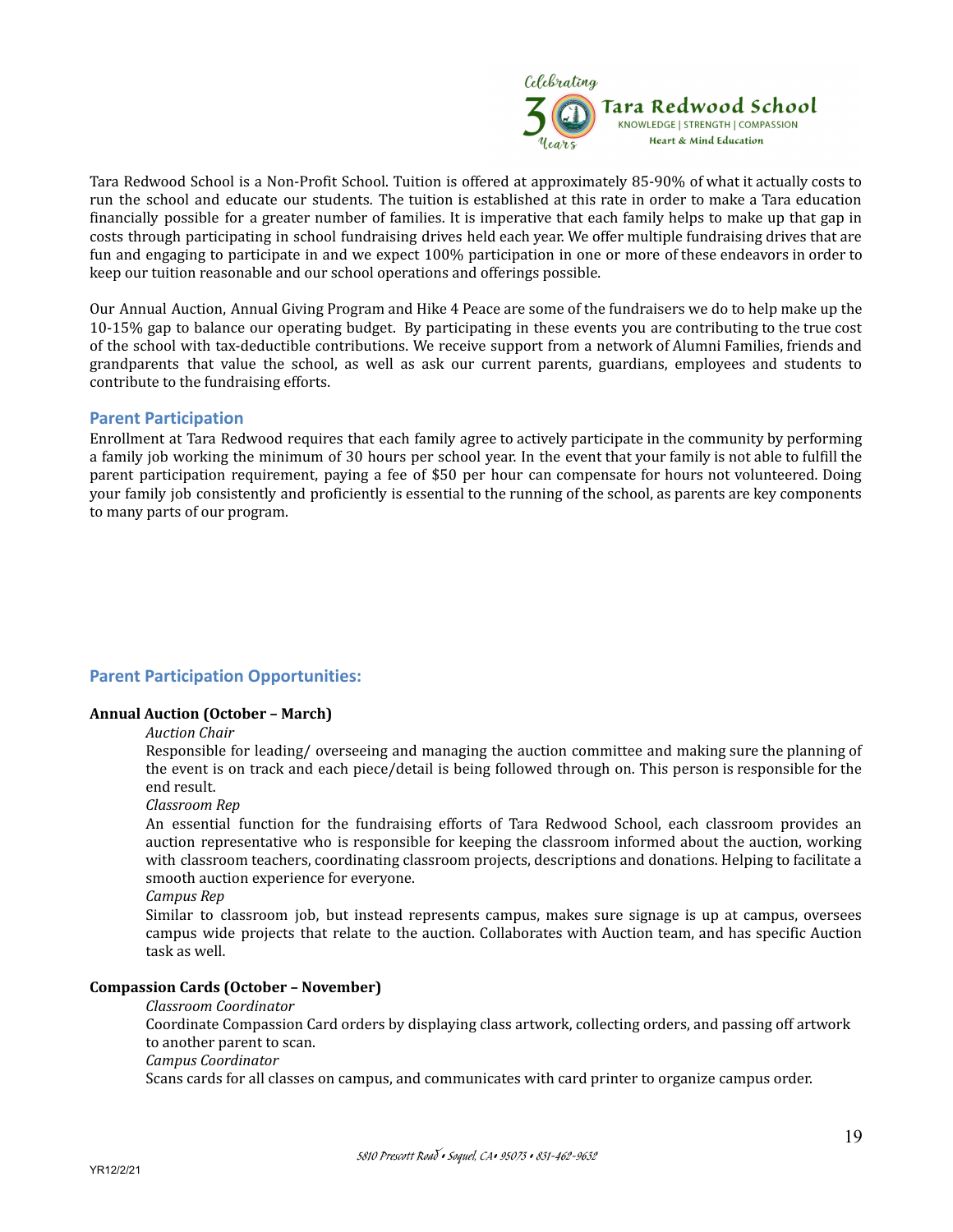

#### **Gifts of Love (December)**

*Coordinator*

Organizes gifts for family in need during holiday season, by distributing their wishes through class, compiling gifts, and helps deliver to drop off location.

#### **Campus Winter Concert (December)**

*Coordinator*

Help setup and cleanup for school performance and snack potluck.

*Campus Sound Engineer*

Help put together sound system for performances, set up microphones, monitor sound during performance for whole campus.

*Campus Musical Accompaniment*

Play music with classes during performances, coordinate with teachers of classes to get music and practice together beforehand, for whole campus.

#### **Yearbook (January – June)**

*Head Designer*

A project for someone who likes creativity and graphic design, is organized and willing to make our yearbook a work of art. Work with classroom parent helpers to make one yearbook for the whole school. *Coordinators*

Works with Head Designer to create yearbook by collecting and taking photos, and working with teachers to capture interesting quotes and art, and arranges into online layout.

#### **Special Person Tea – (February)**

*Campus Event Lead*

Planning, prep, and set-up/clean-up for annual tea party with students' special people (grandparents, aunts, adult friend, etc.).

#### **Spring Picnic (March)**

*Spring Picnic Coordinator*

Organize and put on school gathering at Wilder Ranch, help with treasure or scavenger hunt. Help setup and cleanup potluck lunch.

*Spring Picnic Helper*

Help to create and implement a scavenger hunt, prepare the prizes, and put on event. Help coordinate potluck lunch.

#### **Class Plays (April/May)**

*Carpenter*

Build stage for plays (early spring) Build a stage at Land of Medicine Buddha for the plays that can be disassembled and stored for future use. (Stage size approximately 15'x25')

*Classroom Play Helper*

Work with teachers to assist with play needs: costume organization, set design, songs, play practice.

*Campus Sound Engineer*

Help put together sound system for performances, set up microphones, monitor sound during performance for whole campus.

*Campus Musical Accompaniment*

Play music with classes during performances, coordinate with teachers of classes to get music and practice together beforehand, for whole campus.

#### **Hike4Peace (April/May)**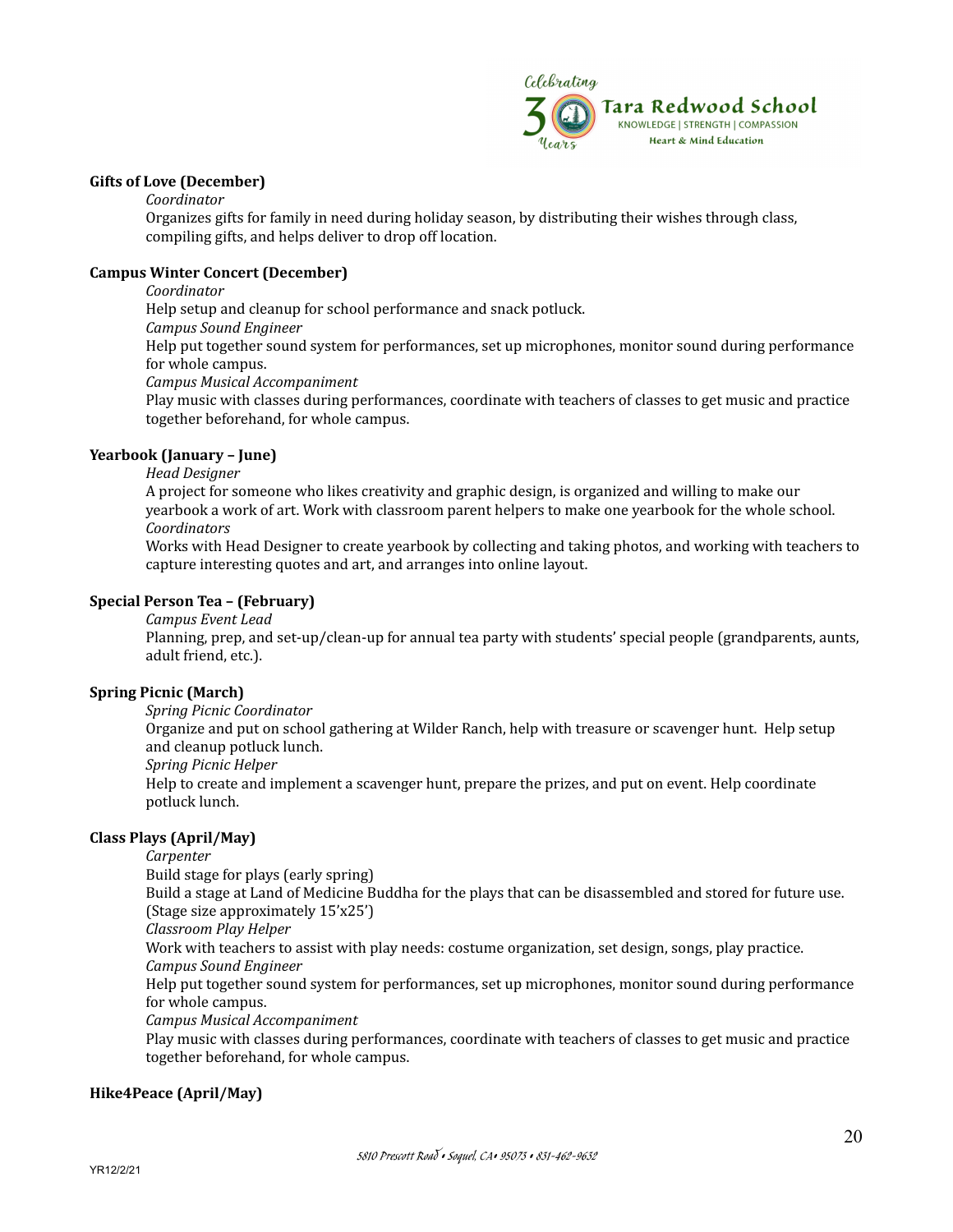

#### *Event Chair*

Responsible for leading/ overseeing and managing the committee and making sure the planning of the event is on track and each piece/detail is being followed through on. This person is responsible for the end result. *Event Promotion Lead* Banners, Radio, Flyers, Posters & Social Media *Fundraising Coordinator Food Coordinator Booth Attendants* Welcome to TRS Booth – Information & volunteers to guide tours of Redwood Campus. Booth at Fair – Sell raffle tickets, provide registration information, sign-up for future Village/Redwood Campus tours. Booth for Arts & Crafts. *Parking Attendants*

#### **Classroom Assistants (All Year)**

Help teachers with making materials or prepping for big projects, likely at your home. More details with teachers.

#### **Classroom Field Trips (All Year)**

#### *Coordinator*

Helps by researching, planning, and organizing field trips for class, based on teachers' requests and curriculum studies.

#### **Classroom Hot Lunch (All Year)**

*Coordinator* Coordinate the hot lunch program with LMB

#### **Classroom Rep (All Year)**

Interface as an informational resource between board, admin and parents, concerning school programs, services, volunteer requirements, fundraising, issues and events. Attend and participate in various meetings as assigned or request meetings to represent and share information from parents. Respond to inquiries and provide information concerning related activities Maintain various records related to Parent Participation activities.

#### **Campus Shopper (All Year)**

Once every other week, shop at Costco, Trader Joes, and New Leaf to get supplies for school.

#### **Event Setup and Clean-up (All Year)**

Works with Administration to pick up chairs, and set up tables and chairs, as well as break down and return if necessary. At end of event, helps clean the area.

#### **Fundraising (All Year)**

*Fundraising Team Lead*

Lead and work with fundraising team to organize and put on fundraising projects/events.

*Classroom Rep*

Working together with other parents on various fundraising projects throughout the year, such as Amazon Smile, online fundraising, Drive for schools, car wash tickets, Read a thon, etc... (Important Fundraising Activities – Annual Auction, annual Toyota Fundraiser & Compassion Cards).

#### **Gardening (All Year)**

*Gardening Lead*